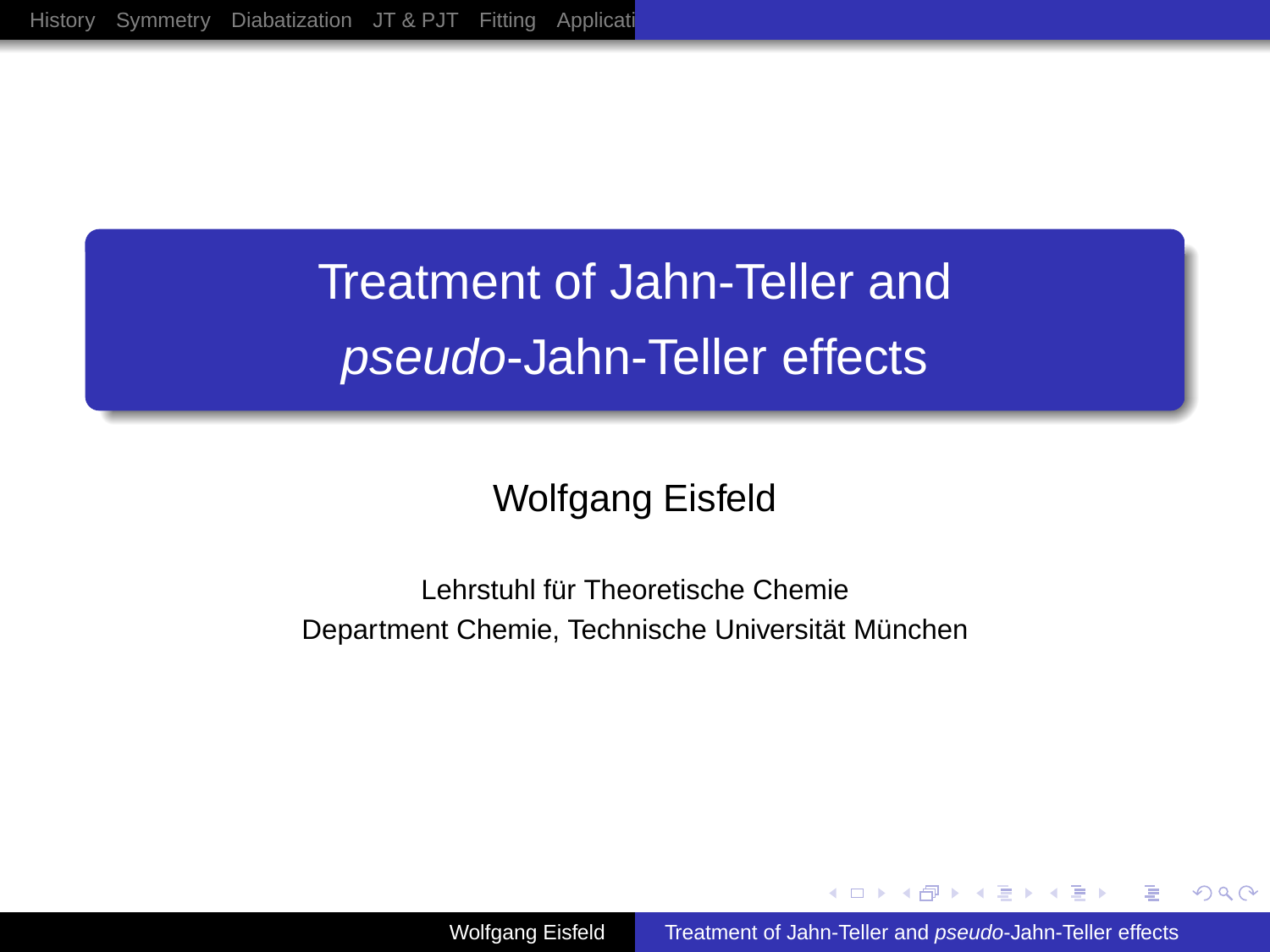

## [Some historical notes](#page-2-0)

- 2 [Symmetry: Abelian and non-Abelian point groups](#page-5-0)
- 3 [Adiabatic, crude adiabatic, and diabatic states](#page-8-0)
- Jahn-Teller and *pseudo*[-Jahn-Teller Hamiltonians and their](#page-11-0) [derivation](#page-11-0)
- 
- 5 [Some words on fitting Hamiltonian parameters](#page-26-0)



**K 御 ▶ ★ ヨ ▶ ★ ヨ**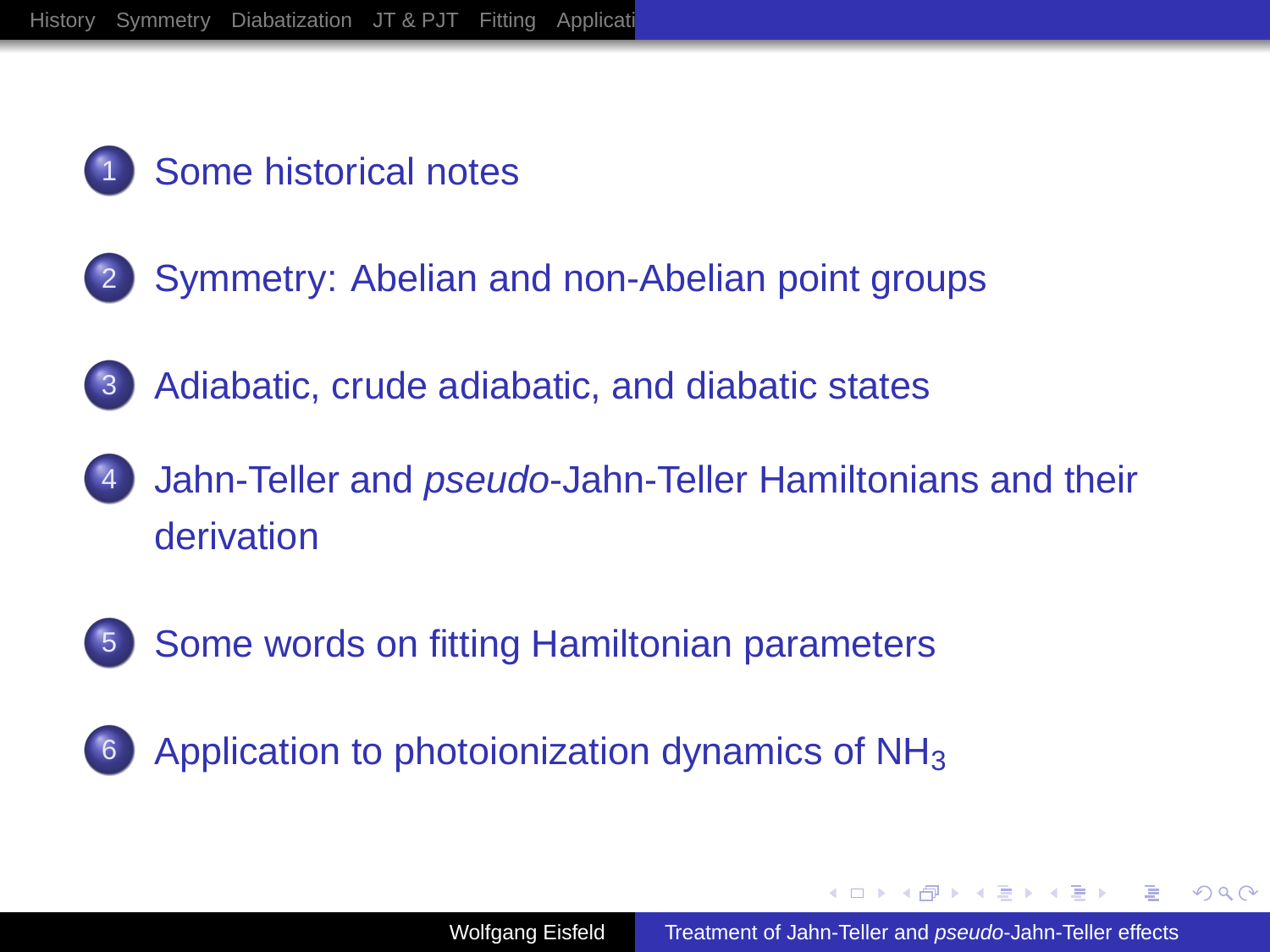(With special regards to Z. L.)

The Jahn-Teller effect came into life shortly after the Big Bang, together with the first polyatomic molecules. Unfortunately, there were no scientists around to witness this seminal event.

No exact birth date  $\Rightarrow$  no birthday party (1)

It took  $> 13$  billion years to discover this effect. The birth date of Edward Teller is known (Jan. 15, 1908 in Budapest), but he did not discover the effect right then. He first had to meet Lew Dawidowitsch Landau in 1934, who was born Jan. 22, 1908 in Baku. Landau claimed that the degeneracy of an electronic state, which is induced by symmetry, will in general be destroyed. Teller tried to argue against this statement.

<span id="page-2-0"></span> $\sqrt{m}$   $\rightarrow$   $\sqrt{m}$   $\rightarrow$   $\sqrt{m}$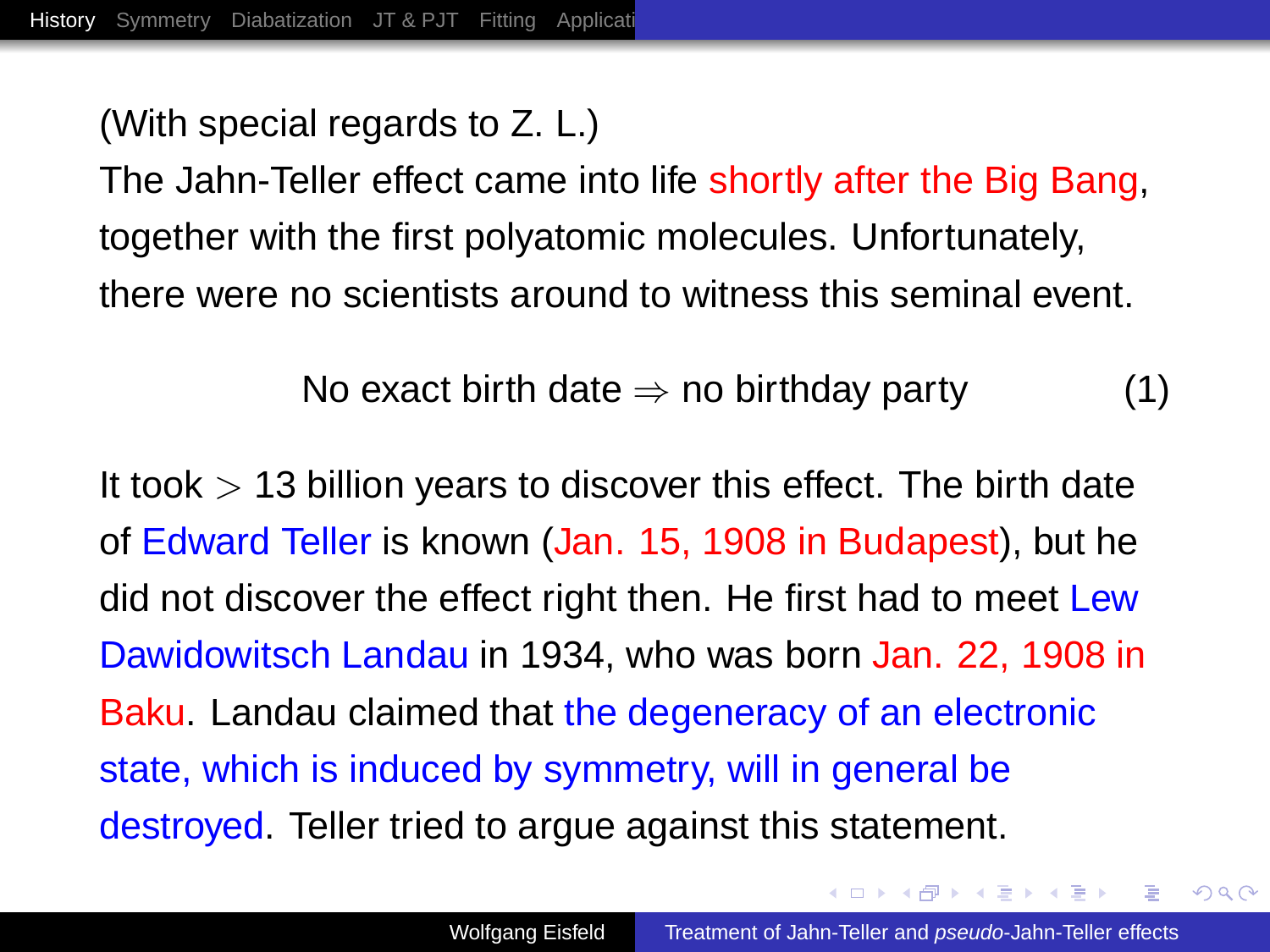He started immediately to work on this problem with his student Hermann Arthur Jahn (born May 31, 1907 in Colchester, Essex, died 1979 in Southampton). For all conceivable symmetries of molecules they found no exceptions from Landau's theorem. The siuation for linear molecules has been investigated before by R. Renner [Z. Phys. **92** (1934) 172].

#### Theorem: Jahn-Teller theorem

. . . All non-linear nuclear configurations are therefore unstable for an orbitally degenerate electronic state.

This was indeed the first treatment of conical intersections, published in 1937 [H. A. Jahn, E. Teller, Proc. Royal Soc. London **161** (1937) 220]. This intriguing subject has fascinated scientists ever since.

K ロ ⊁ K 何 ≯ K ヨ ⊁ K ヨ ⊁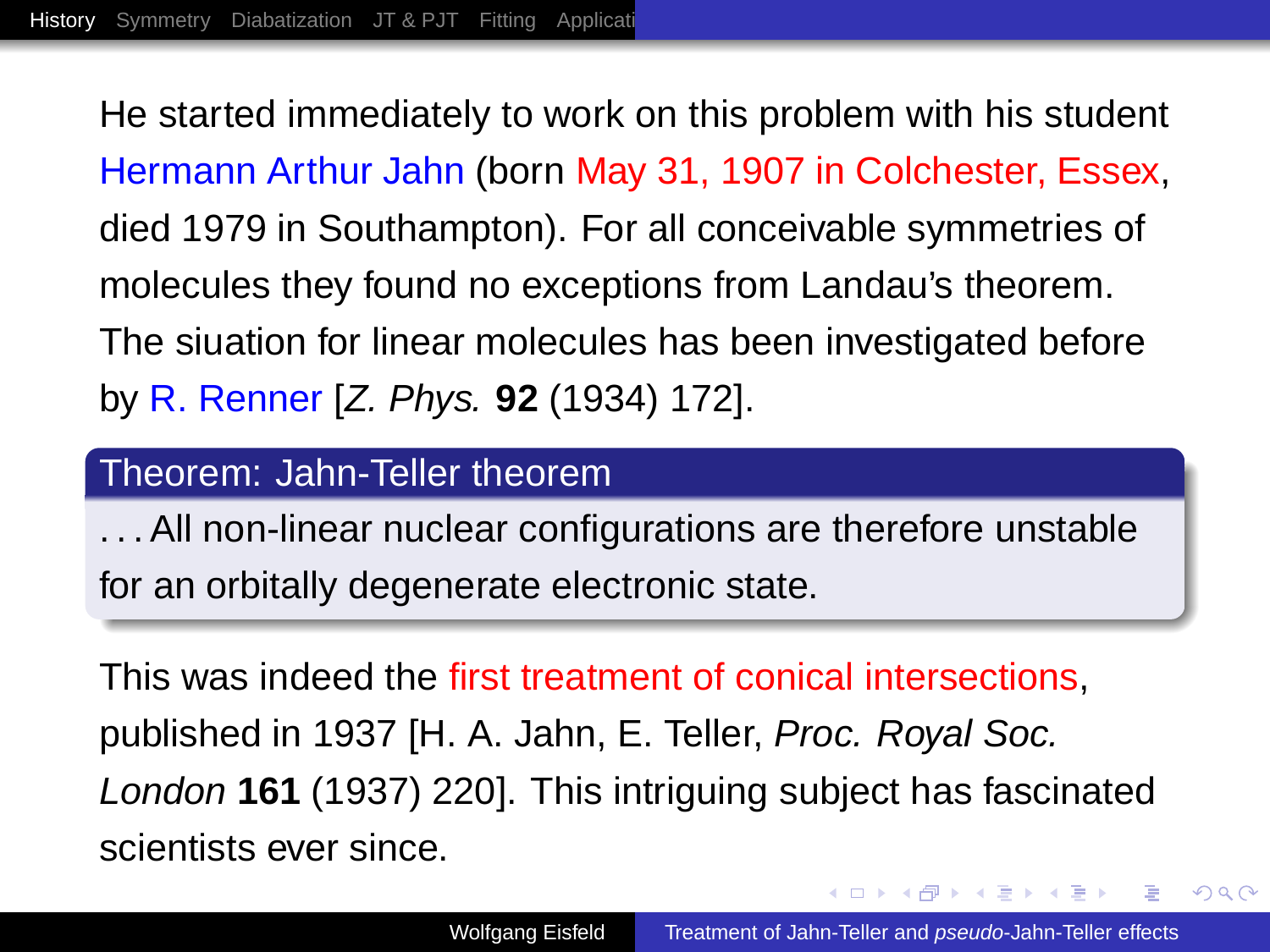Other nice things we owe to Teller: nuclear weapons and the hydrogen bomb. It appears that he was a thoroughly nasty fellow, easily getting into conflicts with his colleagues. He was promoting nuclear warfare througout his life, later probably his main job. Therefore, he was awarded the Ig-Nobel prize "for his lifelong efforts to change the meaning of peace as we know it" in 1991 and the Presidential Medal of Freedom by President George W. Bush just before his death on Sept. 9, 2003. In contrast, Lew Landau was awarded the Nobel prize in 1962 for his fundamental work on the theory of condensed matter (e. g. superfluidity). The same year, he was involved in a bad car accident from which he never recovered and died on April 1, 1968.

<span id="page-4-0"></span>K ロ ⊁ K 何 ≯ K ヨ ⊁ K ヨ ⊁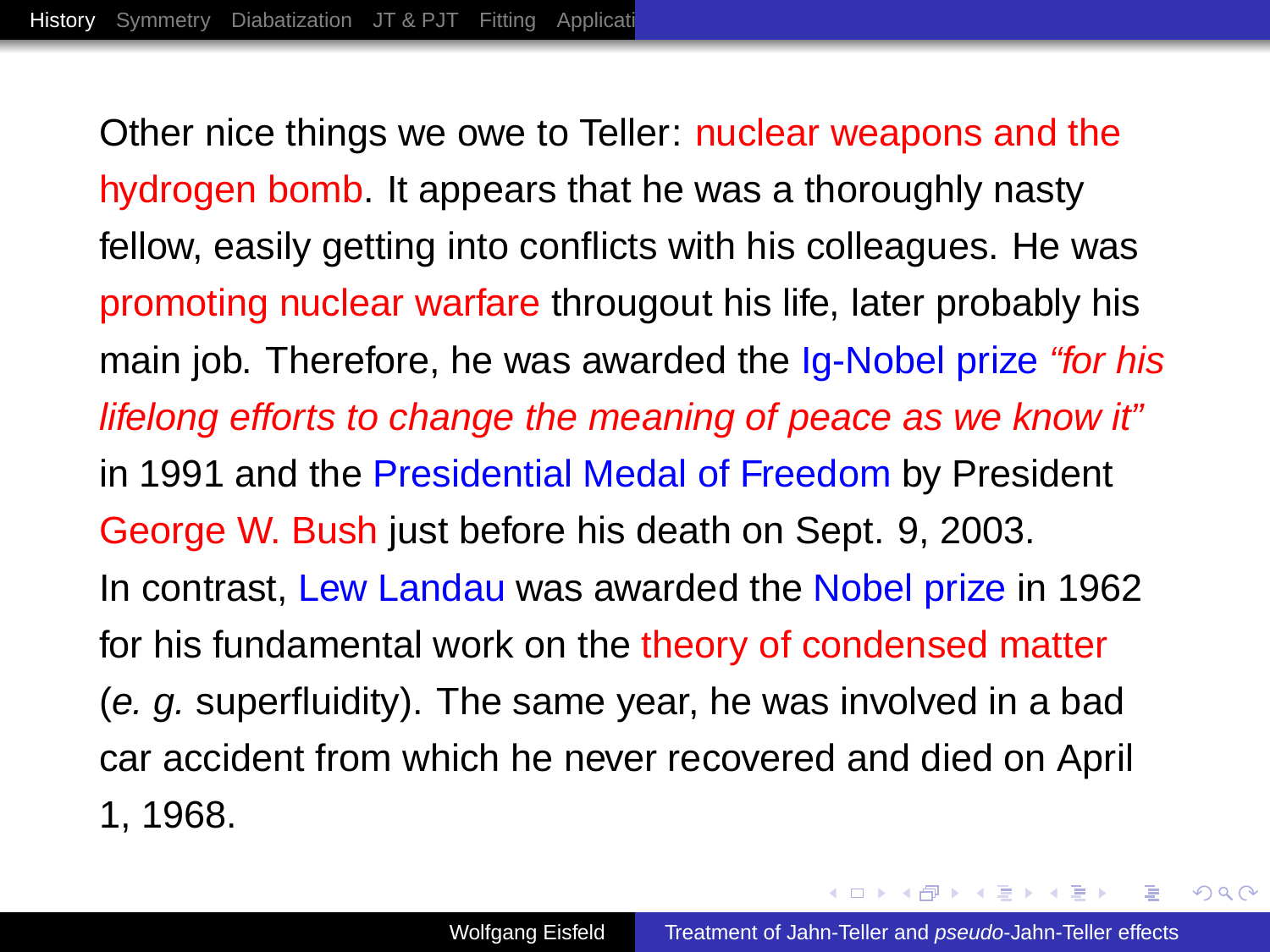A set  $\mathbb G$  with elements a, b is closed with respect to the operation ◦ if

$$
a,b\in\mathbb{G}\Rightarrow (a\circ b)\in\mathbb{G}.\qquad\quad \text{(closure)}
$$

#### Definition:

A group is a system  $(\mathbb{G}, \circ)$  that consists of an operation  $\circ$  with respect to which the set  $G$  is closed and which fulfills the following conditions:

- **1**  $a \circ (b \circ c) = (a \circ b) \circ c$   $\forall$   $a, b, c \in \mathbb{G}$  (associative).
- **2** It exits a *neutral element*  $e \in \mathbb{G}$  with  $e \circ a = a \quad \forall a \in \mathbb{G}$ .
- **3** For each element  $a \in \mathbb{G}$  there exists an inverse element  $a^{-1} \in \mathbb{G}$  with  $a \circ a^{-1} = a^{-1} \circ a = e$ .

イロメ イ押 メイヨメ イヨメ

 $2990$ 

<span id="page-5-0"></span>÷.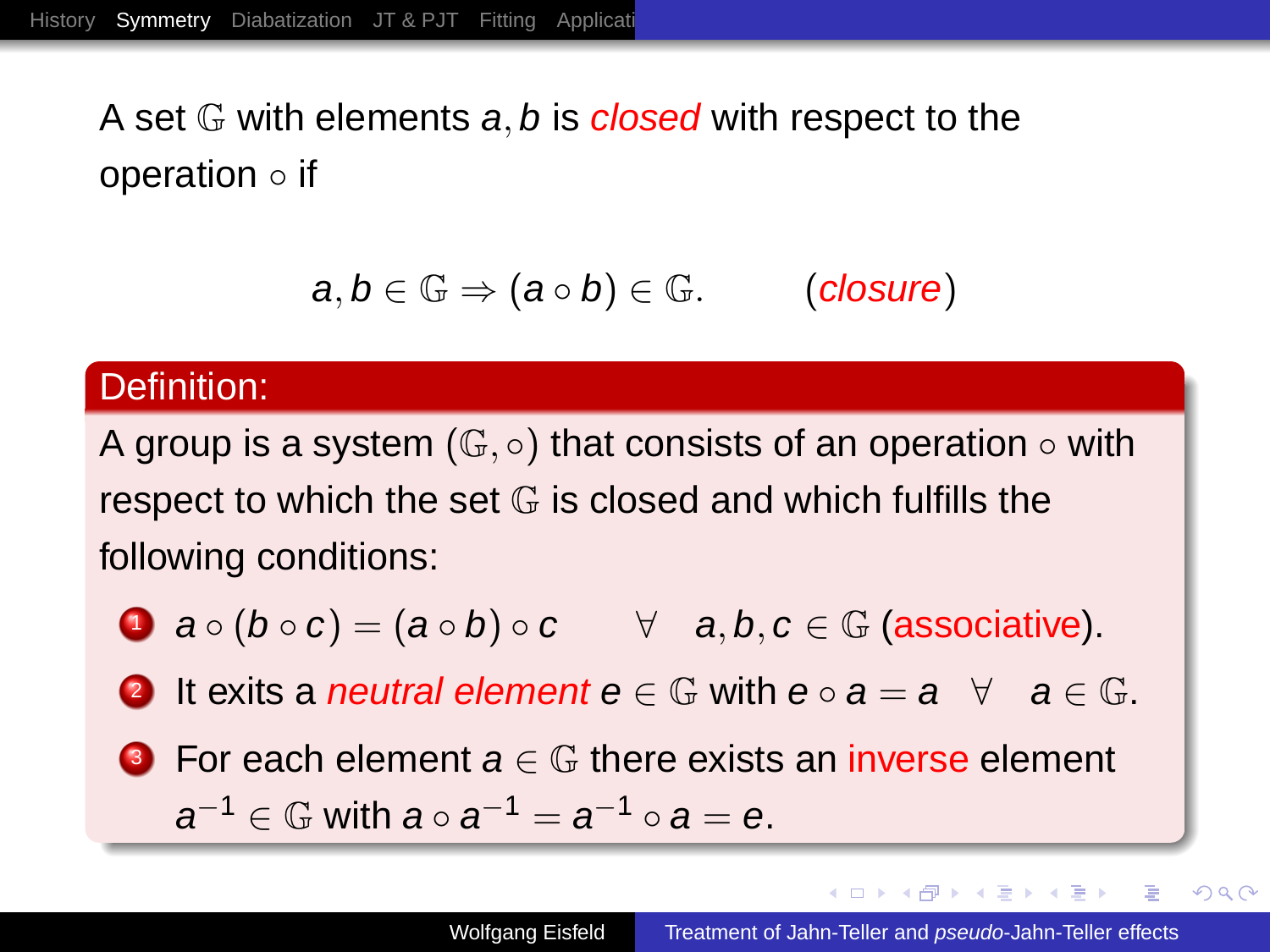#### Definition:

A group is called Abelian if

<span id="page-6-0"></span>
$$
a\circ b=b\circ a\qquad\forall\quad a,b\in\mathbb{G}
$$

i. e. if elements a, b commute with respect to  $\circ$ .

#### Corollar:

The symmetry operations  $\mathcal{S}_k$  of any geometrical object, that transform this object into itself, form a group, the so-called *point* group.

#### Theorem:

The representation of any point group, containing a rotational axis  $C_n$  with  $n > 2$ , contains at least one *degenerate* irreducible represe[n](#page-8-0)tati[on](#page-7-0). Thus, such a po[i](#page-5-0)nt group is *non[-](#page-5-0)[Ab](#page-6-0)[el](#page-4-0)i[a](#page-7-0)n*[.](#page-4-0)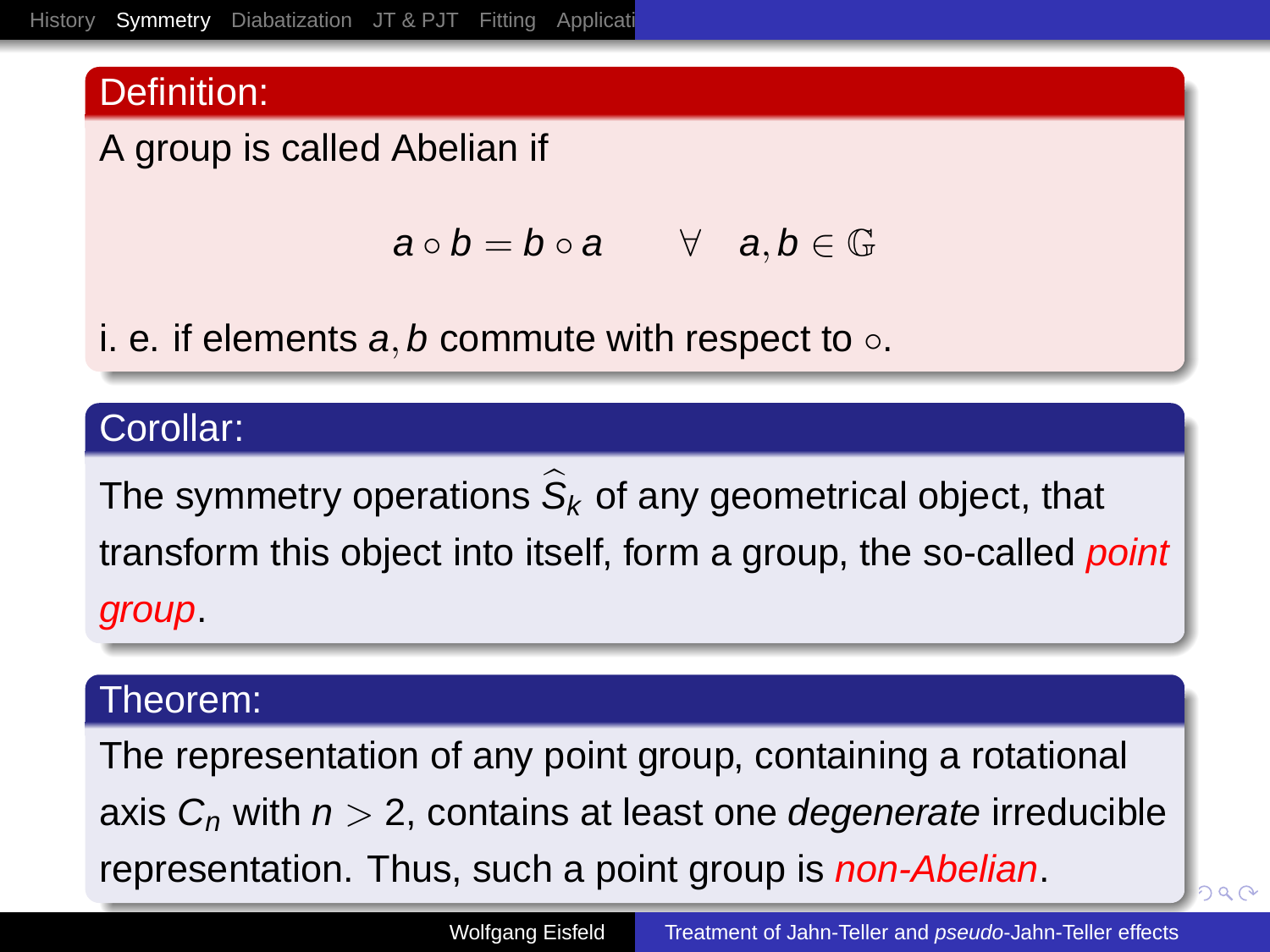#### Corollar:

Action of any symmetry operator  $\mathcal{S}_k$  on the molecule belonging to point group G does not change the physics of the system.

$$
\therefore [\widehat{H}, \widehat{S}_k] = 0, \qquad \forall \quad \widehat{S}_k \in \mathbb{G}.
$$

#### <span id="page-7-0"></span>Table: Character table of the  $D_{3h}$  point group

|           |  |  | $D_{3h}$ $E$ 2C <sub>3</sub> 3C <sub>2</sub> $\sigma_h$ 2S <sub>3</sub> 3 $\sigma_V$ $\parallel$ |                                                                                                                                                                                                                                                                                                                                                                                                                                                                                                               |
|-----------|--|--|--------------------------------------------------------------------------------------------------|---------------------------------------------------------------------------------------------------------------------------------------------------------------------------------------------------------------------------------------------------------------------------------------------------------------------------------------------------------------------------------------------------------------------------------------------------------------------------------------------------------------|
|           |  |  |                                                                                                  |                                                                                                                                                                                                                                                                                                                                                                                                                                                                                                               |
|           |  |  |                                                                                                  |                                                                                                                                                                                                                                                                                                                                                                                                                                                                                                               |
|           |  |  |                                                                                                  | $\begin{array}{c cccc c} A'_1 & 1 & 1 & 1 & 1 & 1 \\ A'_2 & 1 & 1 & -1 & 1 & 1 & -1 \\ E' & 2 & -1 & 0 & 2 & -1 & 0 \\ \end{array} \quad \begin{array}{c cccc c} & & & & & \alpha_{xx} + \alpha_{yy} & \alpha_{zz} \\ R_z & & & & & \alpha_{xx} + \alpha_{yy} & \alpha_{zz} \\ (T_x, T_y) & (\alpha_{xx} - \alpha_{yy} & \alpha_{xy}) & \alpha_{zz} & (T_x, T_y) \\ \end{array}$<br>$\overline{F'}$ 2 -1 0 2 -1 0 $(T_x, T_y)$ $(\alpha_{xx} - \alpha_{yy}, \alpha_{xy})$<br>$A''_1$ 1 1 1 -1 -1 -1 1 1 $T_z$ |
|           |  |  |                                                                                                  |                                                                                                                                                                                                                                                                                                                                                                                                                                                                                                               |
|           |  |  |                                                                                                  |                                                                                                                                                                                                                                                                                                                                                                                                                                                                                                               |
| $E''$   2 |  |  |                                                                                                  | -1 0 -2 1 0 $ (R_x, R_y) $ $(\alpha_{xy}, \alpha_{zx})$                                                                                                                                                                                                                                                                                                                                                                                                                                                       |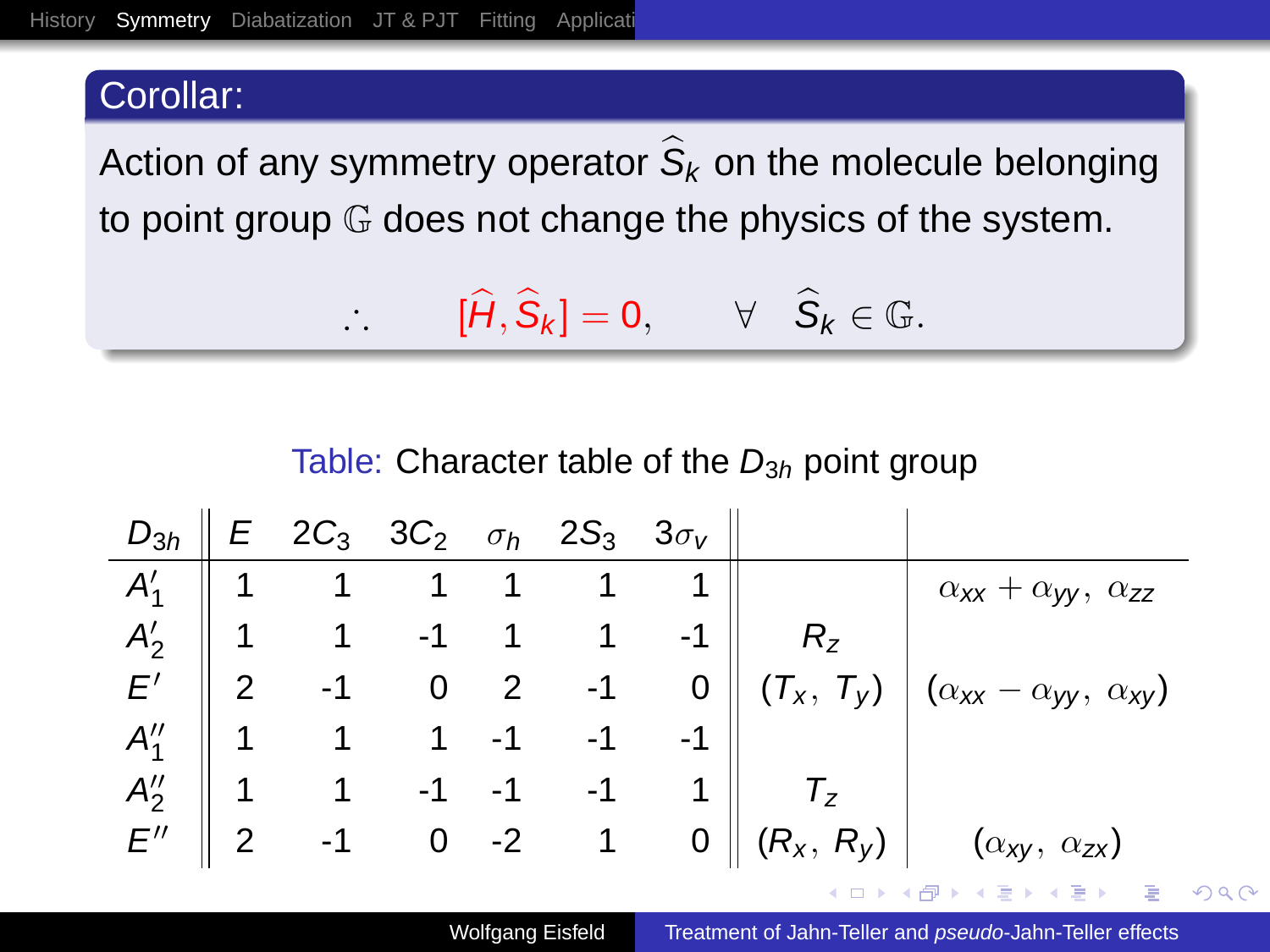Coupled Schrödinger equation in the adiabatic representation:

<span id="page-8-1"></span>
$$
[\widehat{T}_n\mathbf{1} + \mathbf{V}(\mathbf{Q}) - E\mathbf{1}] \chi(\mathbf{Q}) = \mathbf{\Lambda} \chi(\mathbf{Q}).
$$
 (2)

 $T_n$  is the nuclear kinetic operator,  $V(Q)$  the diagonal adiabatic PE matrix, χ(**Q**) the nuclear wave function vector, and Λ the nonadiabatic coupling matrix. The matrix elements  $\lambda_{ii}$  are expressed as

$$
\Lambda_{ij} = -\langle \phi_i | \widehat{T}_n | \phi_j \rangle + \langle \phi_i | \nabla | \phi_j \rangle \nabla, \tag{3}
$$

where  $\phi$  are the adiabatic electronic wave functions which are eigenfunctions of the electronic Hamiltonian

$$
\widehat{H}_{e}\phi_{i}(\mathbf{r},\mathbf{Q})=V_{i}(\mathbf{Q})\phi_{i}(\mathbf{r},\mathbf{Q})
$$
\n(4)

The full adiabatic molecular wave function can be expanded as

<span id="page-8-0"></span>
$$
\Psi(\mathbf{r}, \mathbf{Q}) = \sum_{i} \phi_{i}(\mathbf{r}, \mathbf{Q}) \chi_{i}(\mathbf{Q}).
$$
\nNotgang Eisted

\nTreatment of Jahn-Teller and *pseudo*-Jahn-Teller effects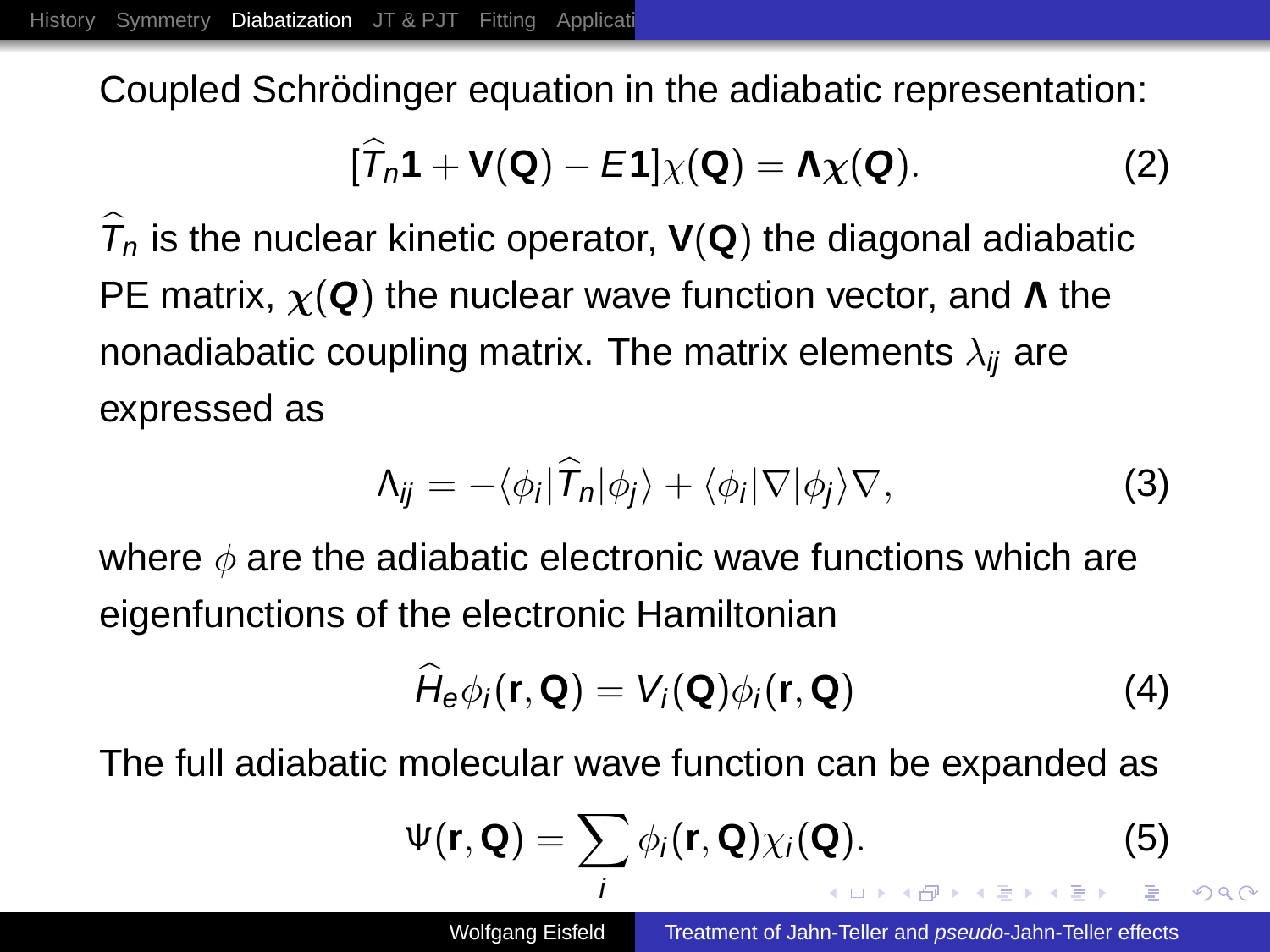The  $\Lambda_{ii}$  diverge at a conical intersection.  $\Rightarrow$  Change to diabatic representation:

$$
\Psi(\mathbf{r}, \mathbf{Q}) = \phi^{\dagger} \mathbf{U} \mathbf{U}^{\dagger} \boldsymbol{\chi} = (\mathbf{U}^{\dagger} \phi)^{\dagger} \mathbf{U}^{\dagger} \boldsymbol{\chi} = \phi^{(d)\dagger} \boldsymbol{\chi}^{(d)}.
$$
 (6)

To simplify the coupled Schrödinger equation eq. [\(2\)](#page-8-1) we chose  $\nabla\textbf{U} + \textbf{FU} = 0$  ( $\textit{F}_{ji} = \langle \phi_j | \nabla \phi_i \rangle$ ,  $\{\phi_{\pmb{k}}\}$  is a complete basis) and we get after some math

$$
\left[ (\mathbf{V} - \mathbf{E} \mathbf{1}) \mathbf{U} - \frac{\hbar^2}{2m} \mathbf{U} \nabla^2 \right] \chi^{(d)} = 0. \tag{7}
$$

We can multiply with **U**<sup>†</sup> from the left and obtain the working equations in the diabatic basis

$$
\left[\mathbf{V}^{(d)} - \mathbf{E}\mathbf{1} - \frac{\hbar^2}{2m}\nabla^2\right] \chi^{(d)} = 0.
$$
 (8)

K ロ ⊁ K 何 ≯ K ヨ ⊁ K ヨ ⊁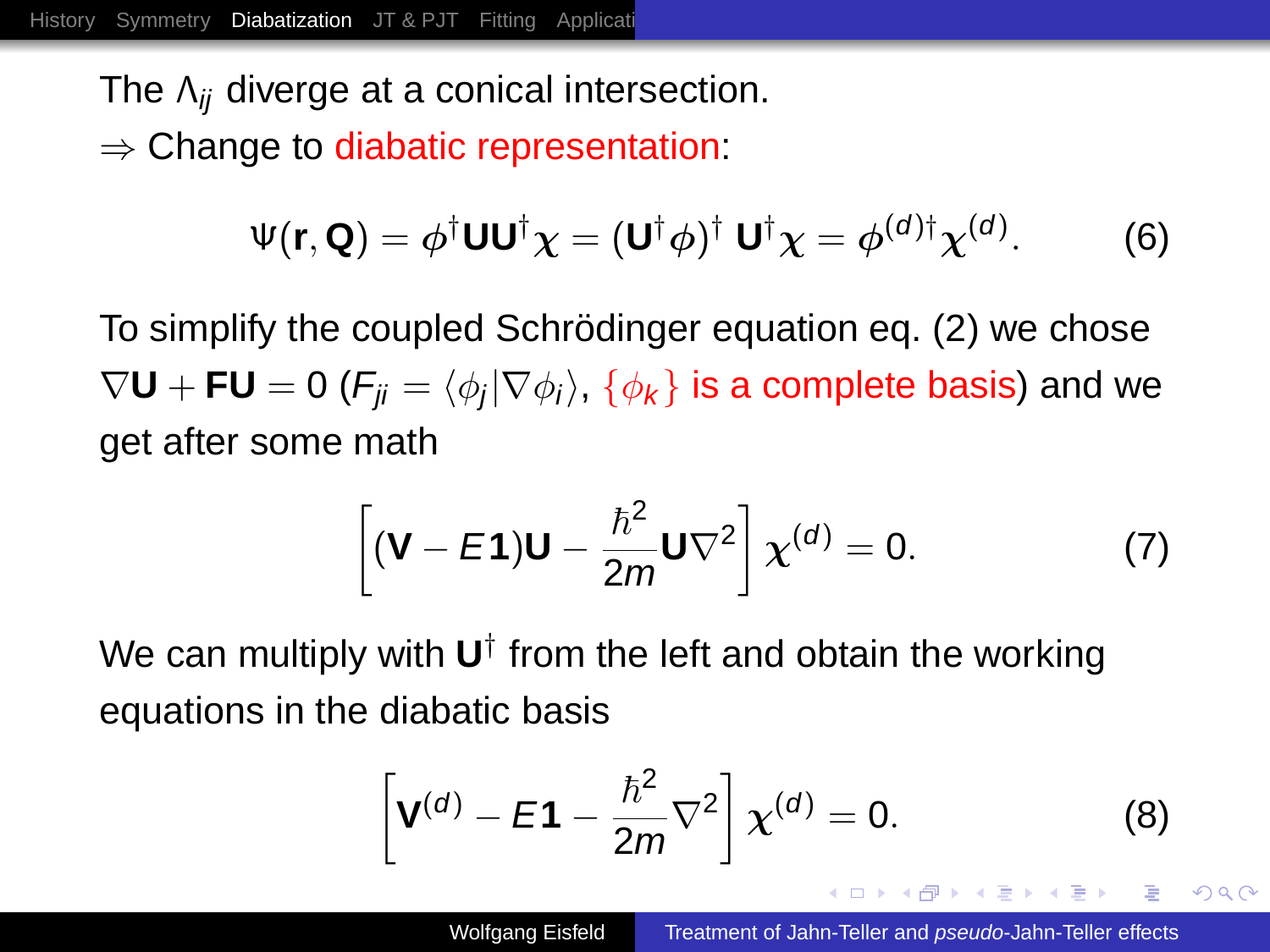The diabatic potential matrix  $\mathbf{V}^{(d)} = \mathbf{U}^\dagger \mathbf{V} \mathbf{U}$  is no longer diagonal. The main issue is to find the appropriate adiabatic-to-diabatic transformation **U**.

We now introduce the **crude adiabatic approximation**

$$
\Psi(\mathbf{r}, \mathbf{Q})^{crude} = \sum_{i} \phi_i^0(\mathbf{r}, \mathbf{Q_0}) \chi_i^0(\mathbf{Q}). \tag{9}
$$

The total wave function at any point **Q** is expressed using the electronic wave functions  $\phi^0_i$  at the reference point  $\mathbf{Q}_0.$ Jahn-Teller and *pseudo*-Jahn-Teller Hamiltonians can be derived using the symmetry of  $\phi^0_i$  at  $\mathbf{Q}_0.$ 

H. C. Longuet-Higgins, Adv. Spectrosc., **2** (1961) 429.

 $\left\{\frac{\partial \mathbf{p}}{\partial t} \right\}$   $\left\{\frac{\partial \mathbf{p}}{\partial t} \right\}$   $\left\{\frac{\partial \mathbf{p}}{\partial t} \right\}$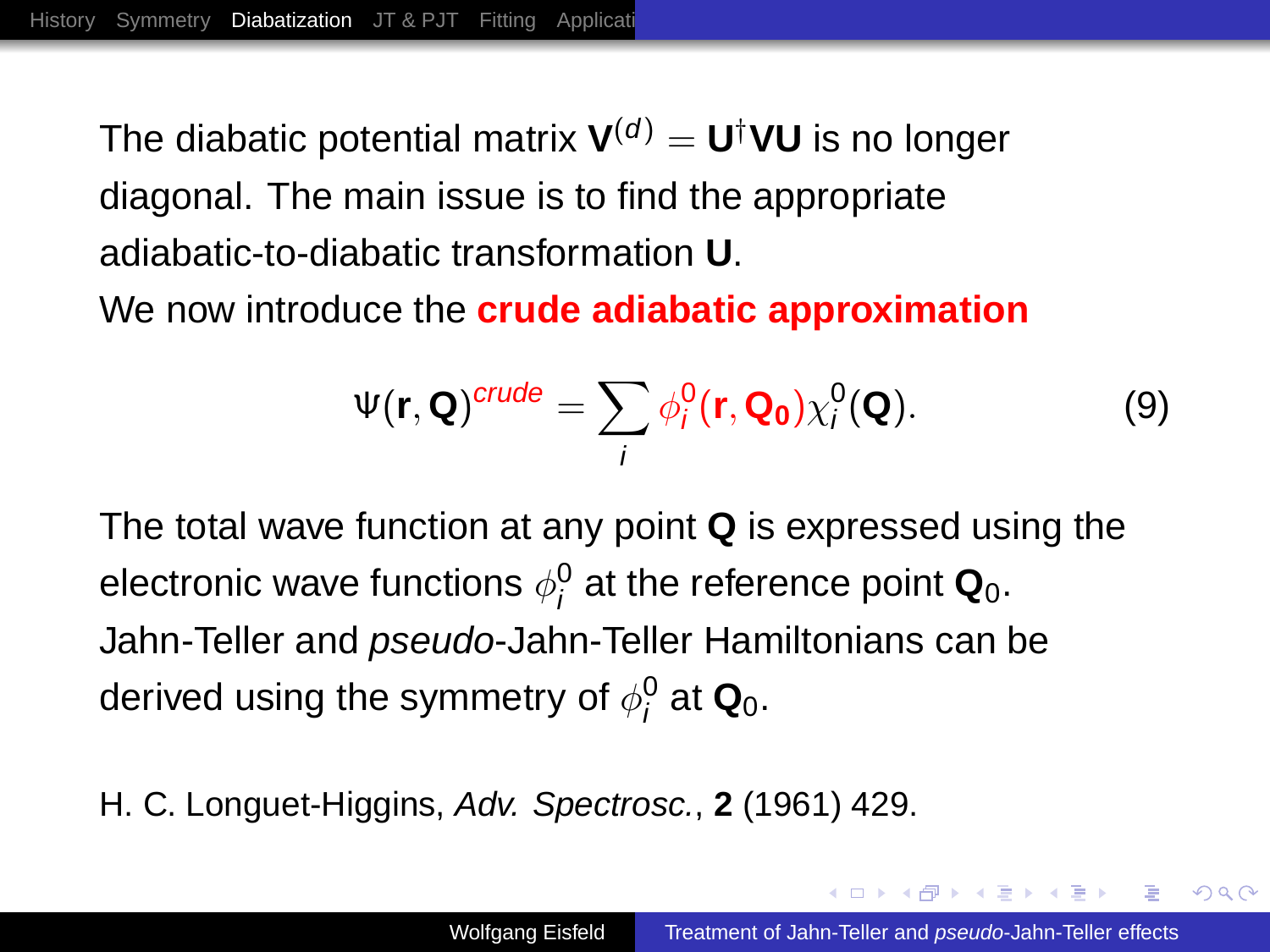#### Theorem: Jahn and Teller, 1937

All non-linear nuclear configurations are . . . unstable for an orbitally degenerate electronic state.

Why is this the case? We know that in the adiabatic representation **V**(**Q**) is diagonal and therefore

<span id="page-11-0"></span>
$$
\det\left(\begin{array}{cc} V_{11}^{(d)} - V_1 & V_{12}^{(d)} \\ V_{12}^{(d)} & V_{22}^{(d)} - V_2 \end{array}\right) \stackrel{!}{=} 0 \tag{10}
$$

The solution for the adiabatic potentials is

$$
V_{1/2} = \frac{1}{2} \left[ \left( V_{11}^{(d)} + V_{22}^{(d)} \right) \pm \sqrt{\left( V_{11}^{(d)} - V_{22}^{(d)} \right)^2 + \left( V_{12}^{(d)} \right)^2} \right].
$$
\n(11)

Note, that for vanishing coupling  $V_{12}^{(d)}$  the diabatic and adiabatic functions are the same.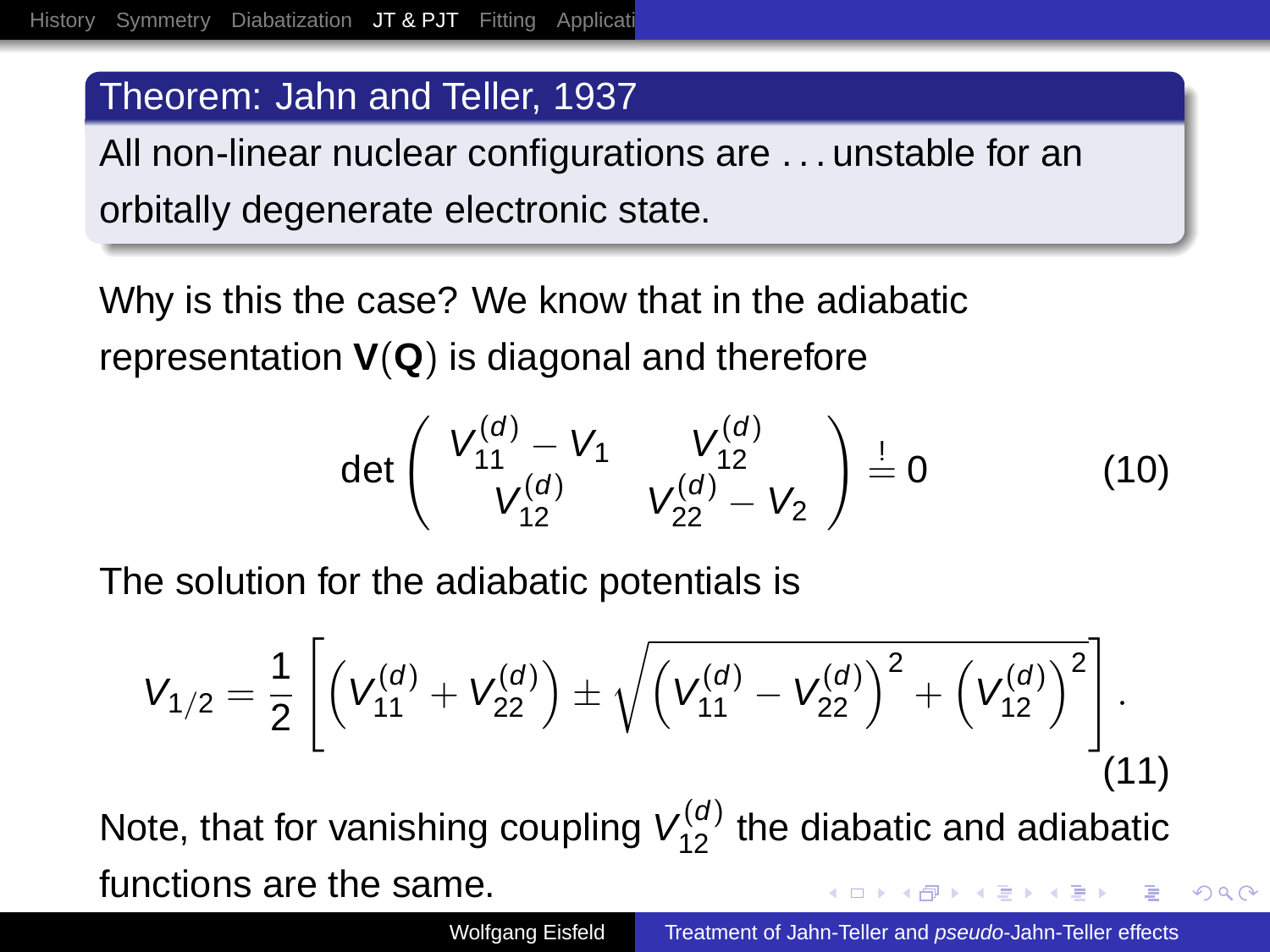The coordinate along which  $\mathcal{V}^{(d)}_{12}\neq 0$  is found by symmetry considerations, namely

 $\Gamma_{\phi_1^{(d)}} \times \Gamma_{\phi_2^{(d)}} \times \Gamma_{\mathsf{Q}_i} \supset \Gamma_{\mathsf{A}} \qquad (\Gamma_{\mathsf{A}} \equiv \text{totally symmetric}).$ 

x and y shall transform like a degenerate irrep.

<span id="page-12-0"></span>Transformation into the complex plane:  $Q_+ = x + iy$  (12a)  $Q_{-} = x - iy.$  (12b)

**◆ロ→ ◆伊→ ◆ミ→ →ミ→ → ミ** 

 $QQ$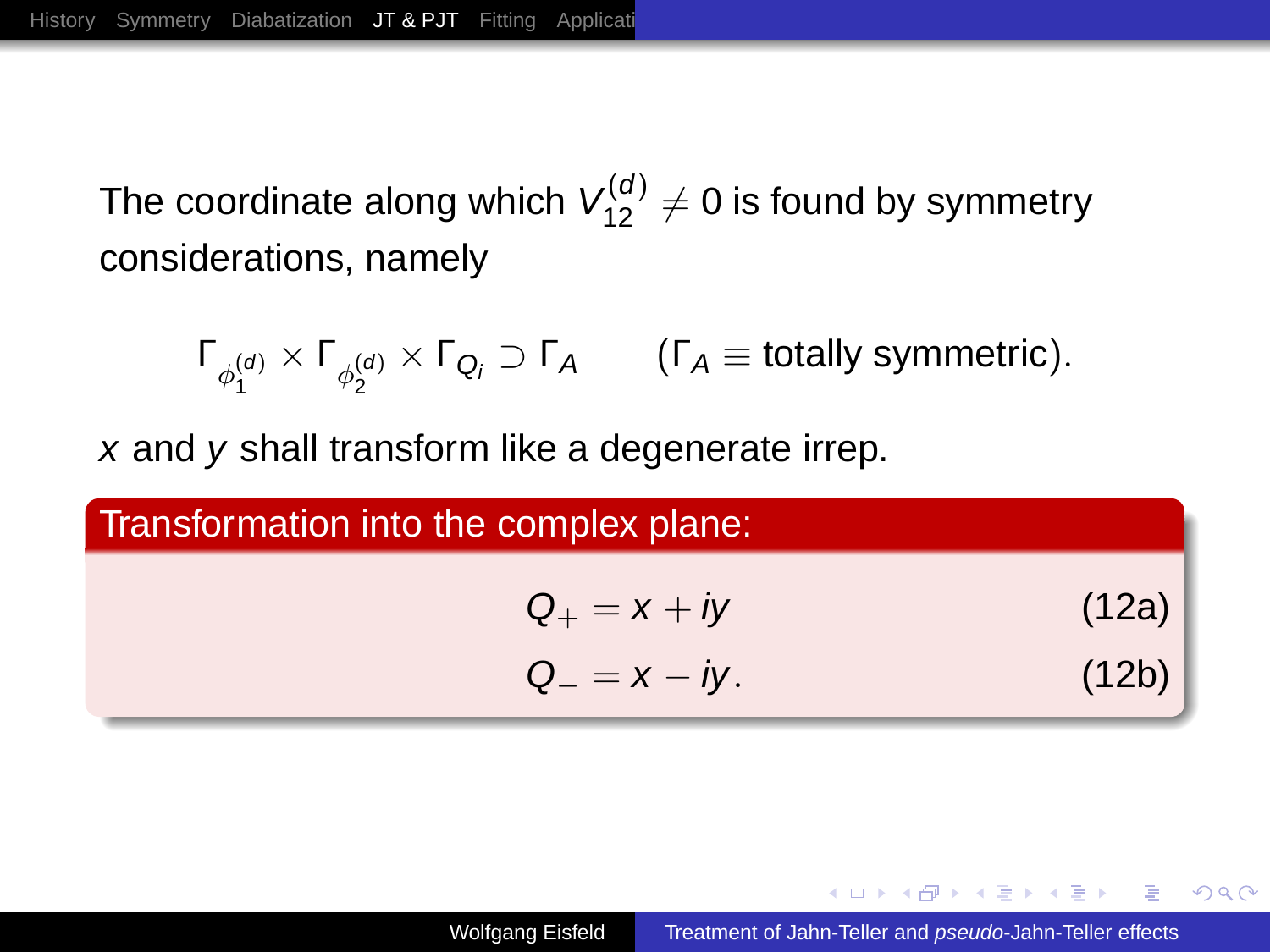$\phi_x$  and  $\phi_y$  are linearly independent electronic eigenfunctions with the same eigenvalue and  $\Psi_x = \phi_x \chi_x$  etc. A unitary transformation matrix

$$
\mathbf{U}^{\dagger} = \frac{1}{\sqrt{2}} \begin{pmatrix} 1 & i \\ 1 & -i \end{pmatrix}
$$
 (13)

is defined and the two components of the degenerate state wave function are transformed by

$$
\boldsymbol{U}^{\dagger}\boldsymbol{\Psi}_{(\mathsf{x}\mathsf{y})} = \boldsymbol{U}^{\dagger}\begin{pmatrix} \langle \boldsymbol{\Psi}_{\mathsf{x}} | \\ \langle \boldsymbol{\Psi}_{\mathsf{y}} | \end{pmatrix} = \frac{1}{\sqrt{2}}\begin{pmatrix} \langle \boldsymbol{\Psi}_{\mathsf{x}} | + i \langle \boldsymbol{\Psi}_{\mathsf{y}} | \\ \langle \boldsymbol{\Psi}_{\mathsf{x}} | - i \langle \boldsymbol{\Psi}_{\mathsf{y}} | \end{pmatrix} = \begin{pmatrix} \langle \boldsymbol{\Psi}_{+} | \\ \langle \boldsymbol{\Psi}_{-} | \end{pmatrix} = \boldsymbol{\Psi}_{\pm}.
$$
\n(14)

メ 倒 ト メ ヨ ト メ ヨ ト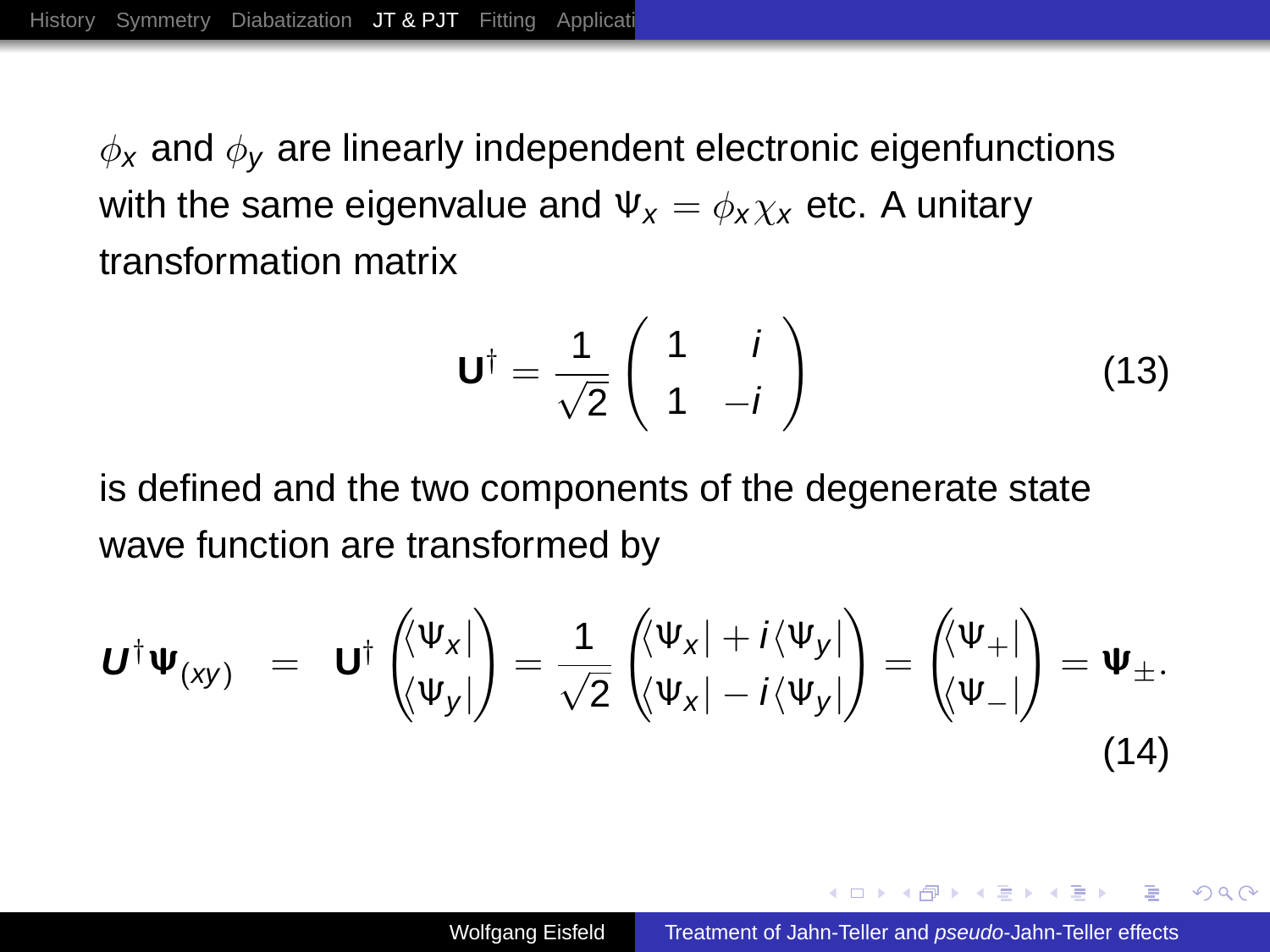In the complex plane we can check the action of an arbitrary rotation operator  $C_n$ . E.g.  $C_3$ :

$$
\hat{C}_3 Q_+ = e^{+2\pi i/3} Q_+
$$
 and  $\hat{C}_3 Q_- = e^{-2\pi i/3} Q_-$  (15)

$$
\begin{aligned}\n\widehat{C}_3 \langle \Psi_+| &= e^{+2\pi i/3} \langle \Psi_+| \quad \text{and} \quad \widehat{C}_3 \langle \Psi_-| = e^{-2\pi i/3} \langle \Psi_-| \text{ (16a)} \\
\widehat{C}_3 | \Psi_+ \rangle &= e^{-2\pi i/3} | \Psi_+ \rangle \quad \text{and} \quad \widehat{C}_3 | \Psi_- \rangle = e^{+2\pi i/3} | \Psi_- \rangle. \text{(16b)}\n\end{aligned}
$$

Now expand the electronic Hamiltonian  $H_{\mathrm{e} \mathrm{\scriptscriptstyle I}}$  in the spectral representation in the eigenstates  $\{|\Psi_+\rangle, |\Psi_-\rangle\}$  as

<span id="page-14-0"></span>
$$
\widehat{H}_{el} = \Psi_{\pm}^{\dagger} H_{\pm} \Psi_{\pm} = \sum_{i,j} |\Psi_i\rangle H_{ij} \langle \Psi_j| \qquad (i,j = +, -). \qquad (17)
$$

K 何 ▶ K ヨ ▶ K ヨ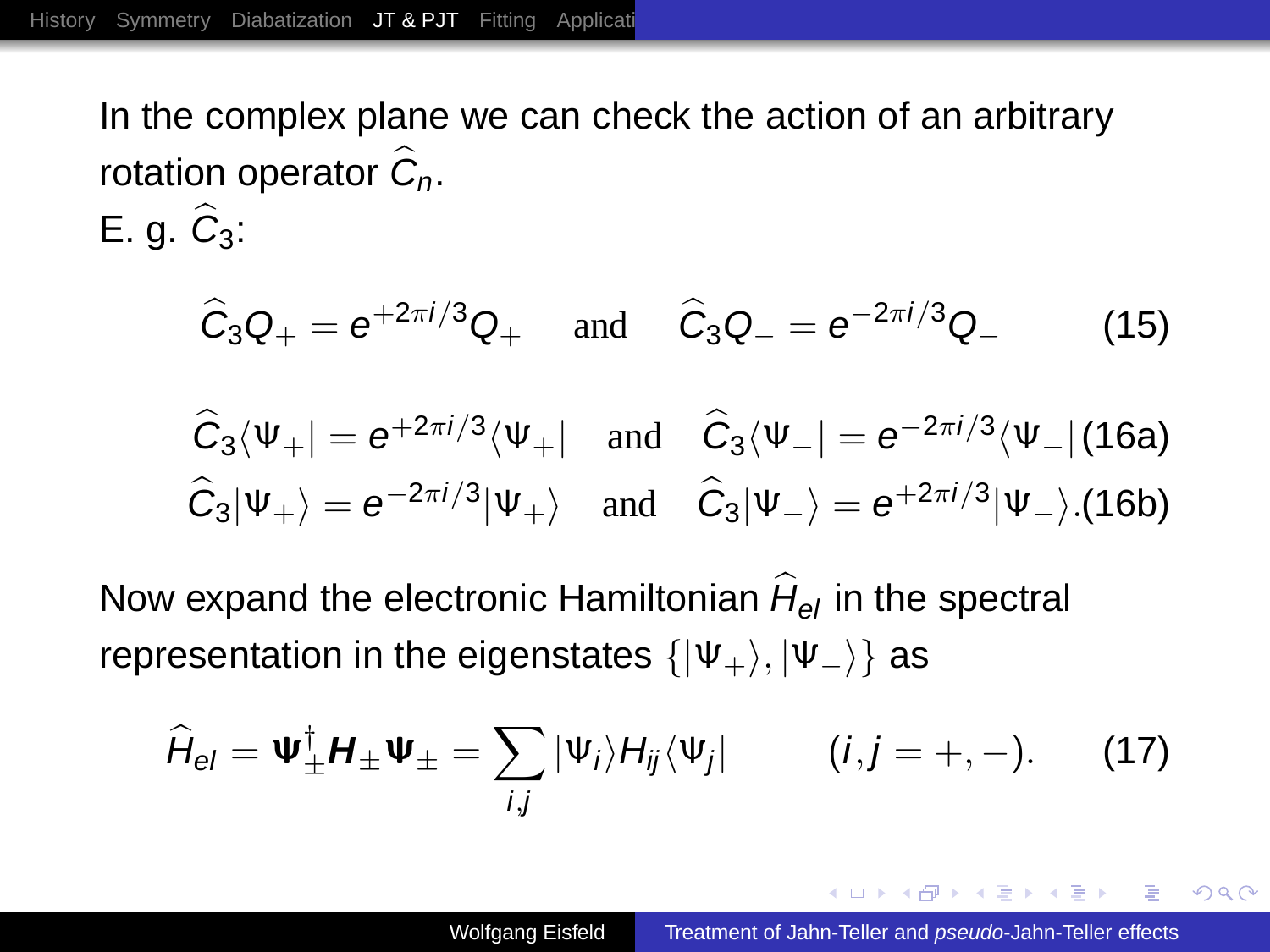The matrix elements  $H_{ij} = \langle \Psi_i|H_{\mathsf{e} \mathsf{I}} |\Psi_j \rangle$  are expanded as Taylor series in the nuclear coordinates:

$$
H_{ij} = \sum_{p+q=0} \frac{c_{p,q}^{(ij)}}{(p+q)!} \ Q_i^p Q_j^q \qquad (i,j = +, -). \qquad (18)
$$

Since  $[\widehat{H},\widehat{\mathsf{S}}_k]=0$ , operation of any  $\hat{\mathsf{S}}_k$  on any term of expansion [\(17\)](#page-14-0) must result in an eigenvalue of unity. For example  $H_{++}$ :

$$
\hat{C}_3|\Psi_+\rangle Q_+^p Q_-^q \langle \Psi_+| = e^{-2\pi i/3} e^{(+p)2\pi i/3} e^{(-q)2\pi i/3} e^{2\pi i/3} |\Psi_+\rangle Q_+^p Q_-^q \langle \Psi_+|.\tag{19}
$$

 $\Rightarrow \quad c_{\rho,q}^{(++)} \neq 0 \quad \forall \quad ( \rho - q) \; \; {\rm mod} \; 3 = 0.$ 

**K ロ ▶ K 何 ▶ K ヨ ▶ K ヨ ▶**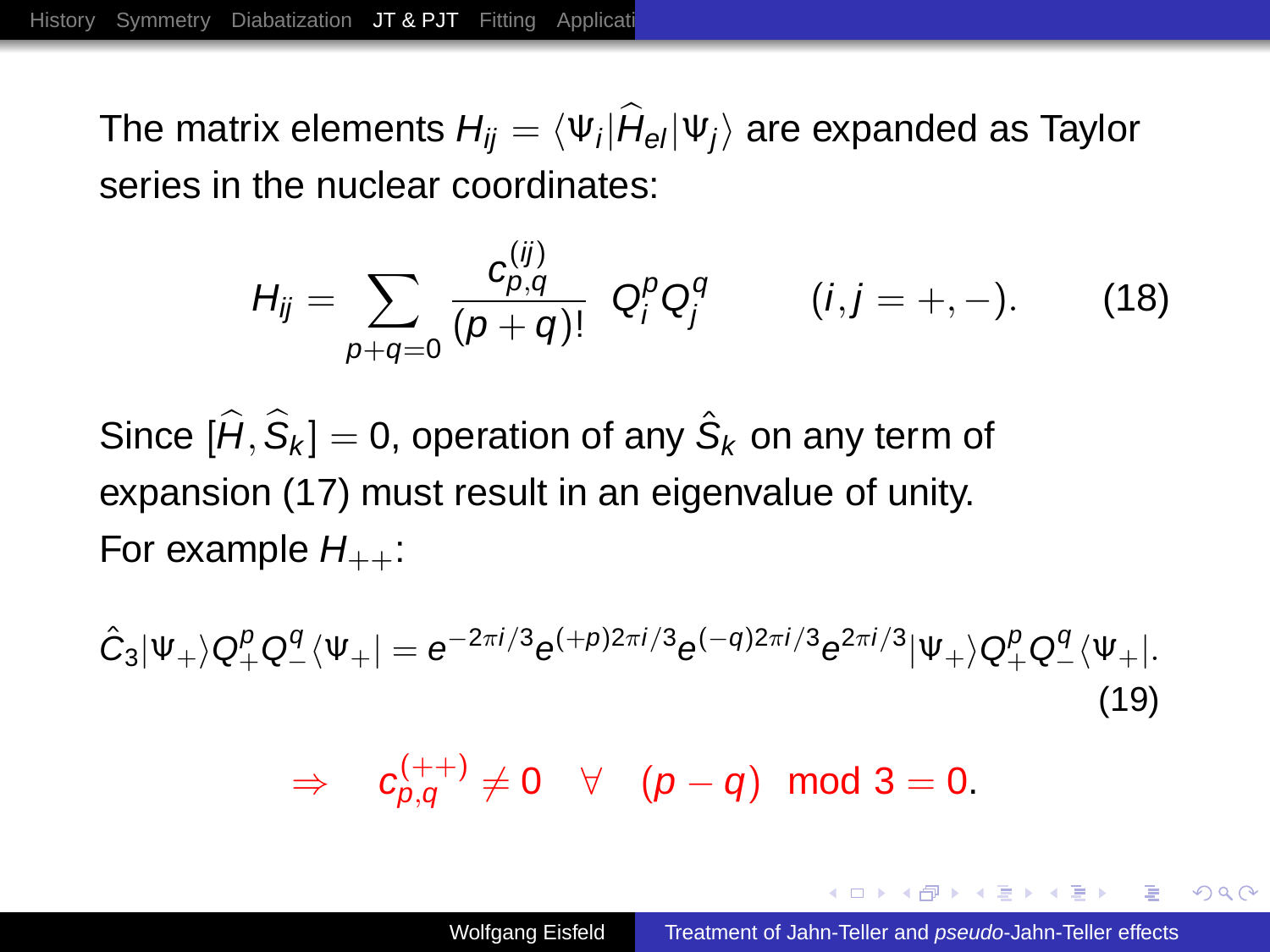Table: Non-vanishing terms of the Hamiltonian matrix in complex representation.

| order | diagonal $H_{++} = H_{--}$                                                | off-diagonal $H_{+-} = (H_{-+})^*$ |
|-------|---------------------------------------------------------------------------|------------------------------------|
| 0     | $\mathsf{Q}^0_\perp\,\mathsf{Q}^0_\perp$                                  |                                    |
|       |                                                                           | $Q^0_\perp$ $Q^1_\perp$            |
| 2     | $Q_{+}^{1} Q_{-}^{1}$                                                     | $Q_{+}^{2} Q_{-}^{0}$              |
| 3     | $Q_+^3 Q_-^0$ and $Q_+^0 Q_-^3$                                           | $Q_{+}^{1} Q_{-}^{2}$              |
| 4     | $Q^2$ <sub>+</sub> $Q^2$ <sub>+</sub>                                     | $Q^0_+ Q^4_-$ and $Q^3_+ Q^1_-$    |
| 5     | $Q_+^4 Q_-^1$ and $Q_+^1 Q_-^4$                                           | $Q_+^2 Q_-^3$ and $Q_+^5 Q_-^0$    |
| 6     | $Q_{+}^{6} Q_{-}^{0}$ and $Q_{+}^{3} Q_{-}^{3}$ and $Q_{+}^{0} Q_{-}^{6}$ | $Q_+^1 Q_-^5$ and $Q_+^4 Q_-^2$    |
|       |                                                                           |                                    |

メロメメ 倒 メメ ミメメ ミメ

÷.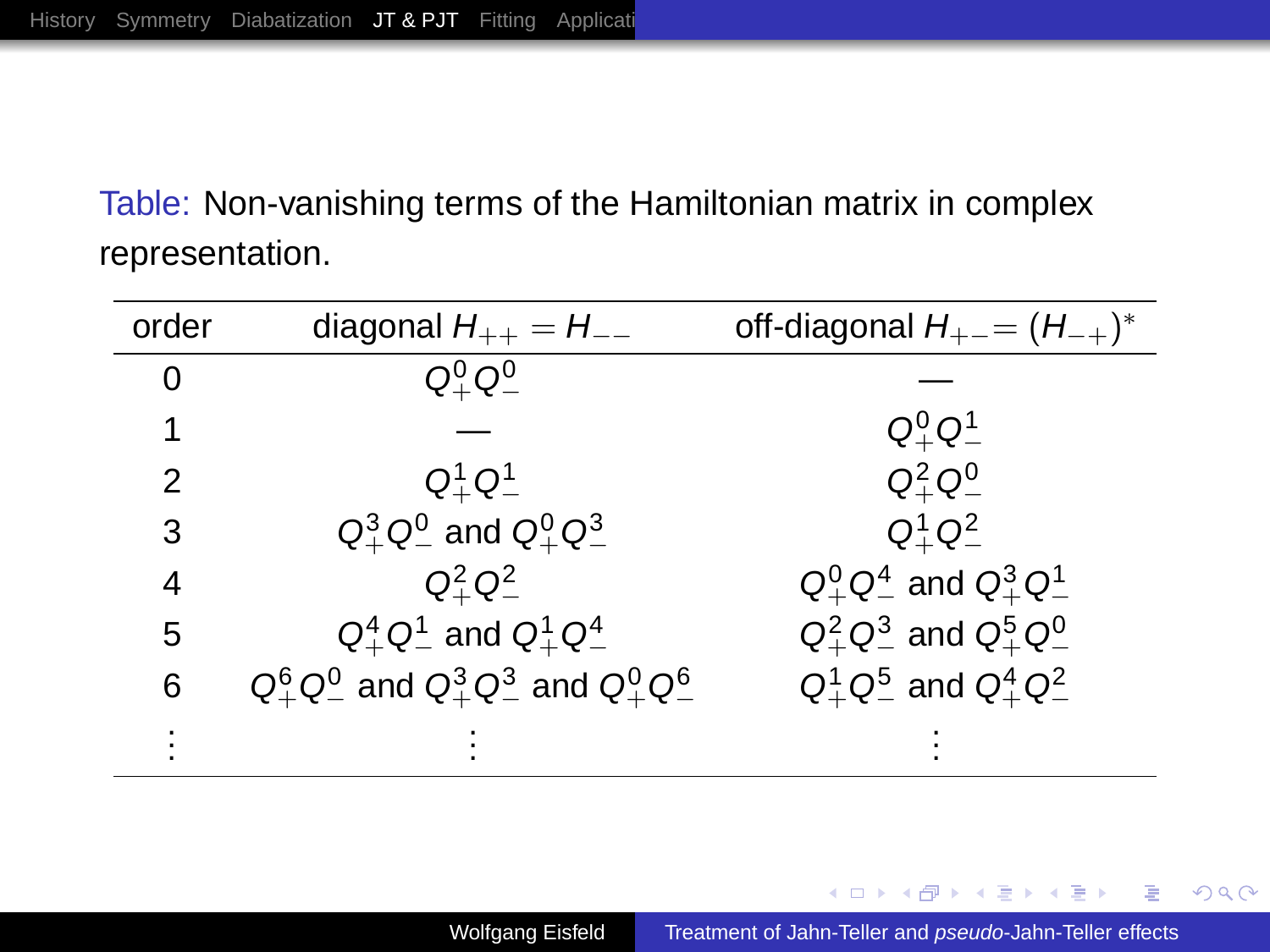Usually the real representation is favourable, which is obtained by

$$
\hat{H}_{el} = \Psi_{\pm}^{\dagger} \boldsymbol{U}^{\dagger} \boldsymbol{U} \boldsymbol{H}_{\pm} \boldsymbol{U}^{\dagger} \boldsymbol{U} \Psi_{\pm} = \Psi_{(xy)}^{\dagger} \mathcal{H} \Psi_{(xy)}.
$$
 (20)

This leads to the factorized expression

$$
\mathcal{H} = \mathbf{U}\mathbf{H}_{\pm}\mathbf{U}^{\dagger} = \sum_{n=0}^{n} \frac{1}{n!} \left\{ \begin{pmatrix} \mathcal{V}^{(n)} & 0 \\ 0 & \mathcal{V}^{(n)} \end{pmatrix} + \begin{pmatrix} \mathcal{W}^{(n)} & \mathcal{Z}^{(n)} \\ \mathcal{Z}^{(n)} & -\mathcal{W}^{(n)} \end{pmatrix} \right\}.
$$
\n(21)

All matrix elements  $\mathcal{V}^{(n)},$   $\mathcal{W}^{(n)},$  and  $\mathcal{Z}^{(n)}$  are real functions of the real nuclear coordinates  $x$  and  $y$ .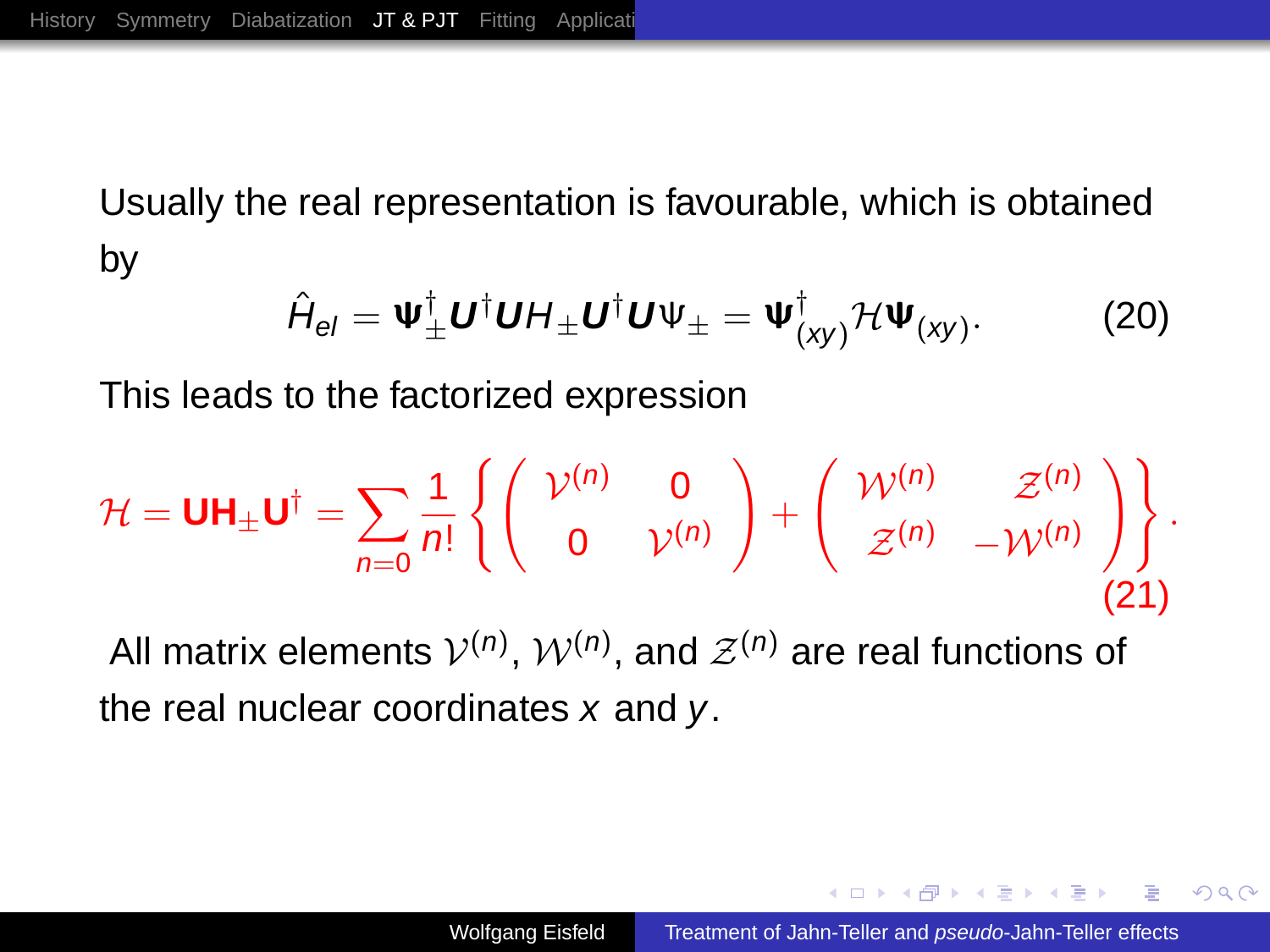. . .

Lets have a look at the first few of these functions which represent the uncoupled potentials:

$$
\mathcal{V}^{(0)} = a_1^{(0)} \tag{22a}
$$

$$
\mathcal{V}^{(1)} = 0 \tag{22b}
$$

$$
\mathcal{V}^{(2)} = a_1^{(2)} \left[ x^2 + y^2 \right] \tag{22c}
$$

$$
\mathcal{V}^{(3)} = a_1^{(3)} \left[ 2x^3 - 6 \, xy^2 \right] \tag{22d}
$$

$$
\mathcal{V}^{(4)} = a_1^{(4)} \left[ x^4 + 2x^2y^2 + y^4 \right]
$$
 (22e)

 $\left\{ \begin{array}{ccc} 1 & 0 & 0 \\ 0 & 1 & 0 \end{array} \right.$ 

÷.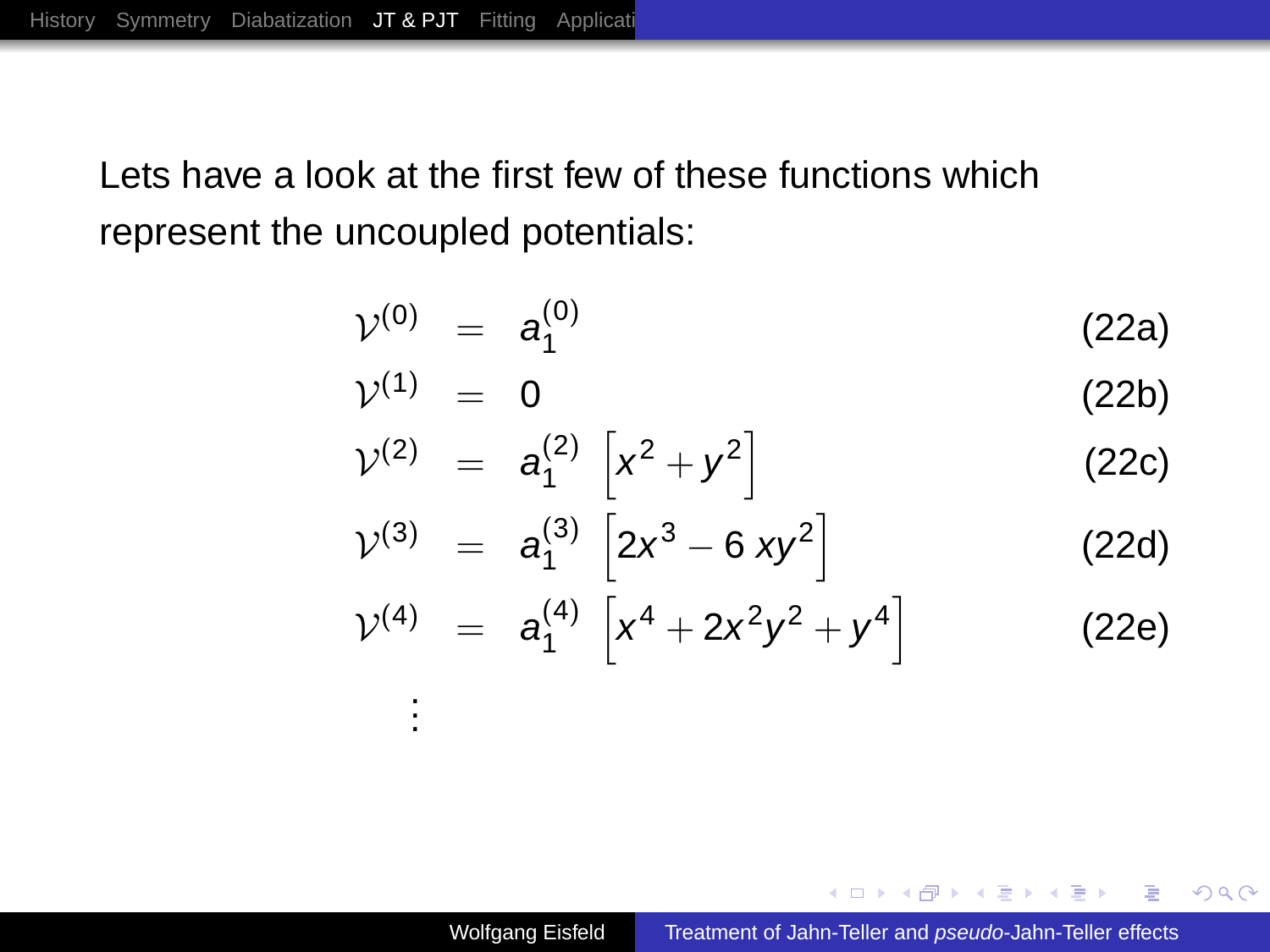. .

. .

Here are some coupling terms. Note that the expansion coefficients  $\lambda_k^{(n)}$  must be the same for  ${\cal W}$  and  ${\cal Z}.$ 

$$
\mathcal{W}^{(0)} = 0 \tag{23a}
$$

$$
\mathcal{W}^{(1)} = \lambda_1^{(1)} \mathbf{x} \tag{23b}
$$

$$
\mathcal{W}^{(2)} = \lambda_1^{(2)} \left[ \mathbf{x}^2 - \mathbf{y}^2 \right] \tag{23c}
$$

$$
\mathcal{W}^{(3)} = \lambda_1^{(3)} \left[ x^3 + xy^2 \right] \tag{23d}
$$

$$
\mathcal{W}^{(4)} = \lambda_1^{(4)} \left[ x^4 - 6x^2 y^2 + y^4 \right] + \lambda_2^{(4)} \left[ x^4 - y^4 \right] \tag{23e}
$$

$$
\mathcal{Z}^{(0)} = 0 \tag{24a}
$$

$$
\mathcal{Z}^{(1)} = \lambda_1^{(1)} \mathbf{y} \tag{24b}
$$

$$
\mathcal{Z}^{(2)} = -2\lambda_1^{(2)}xy \tag{24c}
$$

$$
\mathcal{Z}^{(3)} = \lambda_1^{(3)} \left[ x^2 y + y^3 \right] \tag{24d}
$$

$$
\mathcal{Z}^{(4)} = \lambda_1^{(4)} \left[ 4x^3 y - 4xy^3 \right] + \lambda_2^{(4)} \left[ -2x^3 y - 2xy^3 \right] \tag{24e}
$$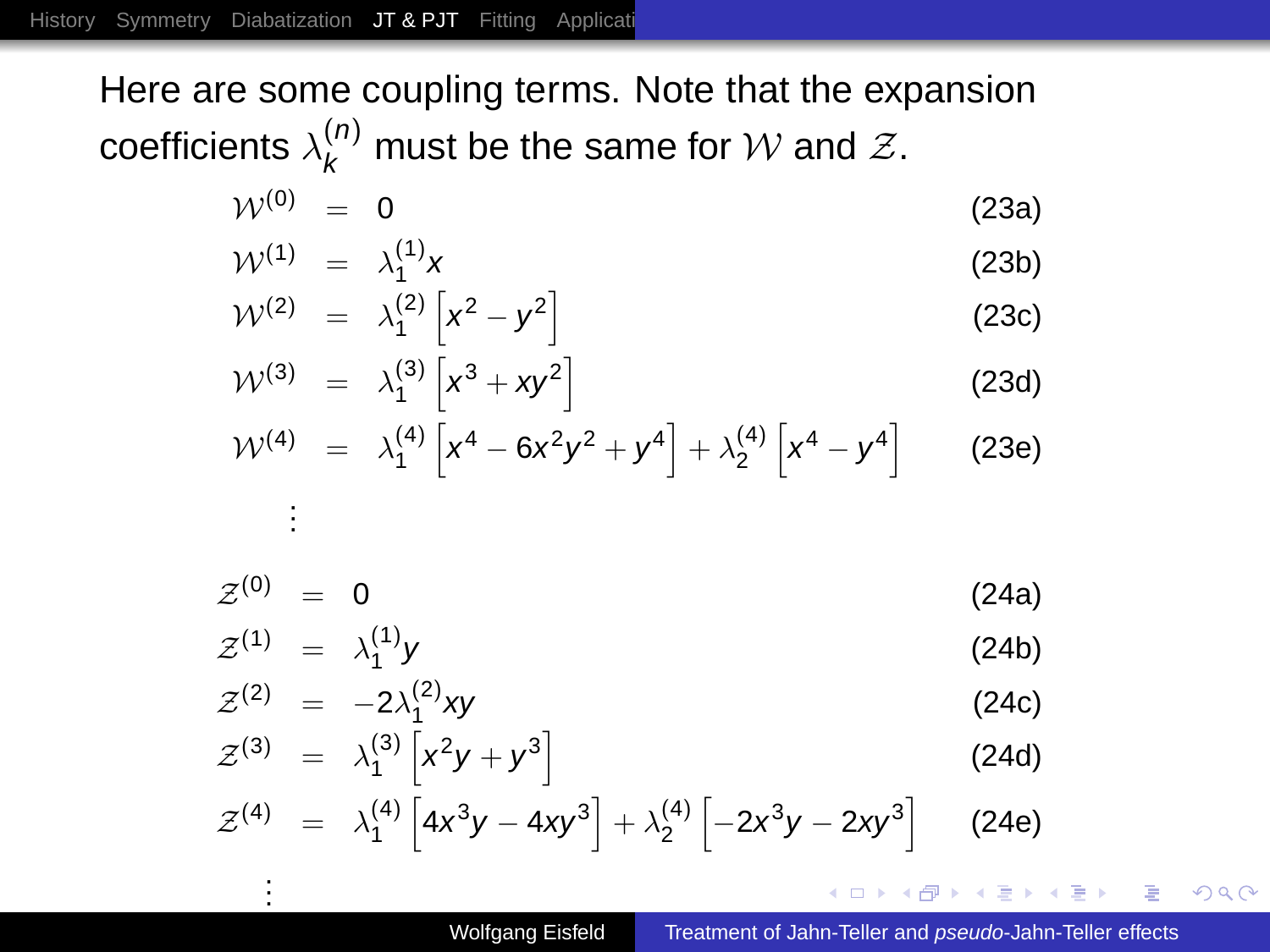

Figure: The well-known "Mexican hat" potential, arising from linear Jahn-Teller coupling. Note that this potential is cylindrically symmetric and lacks the *n* equivalent minima expected for systems with a  $C_n$ symmetry axis.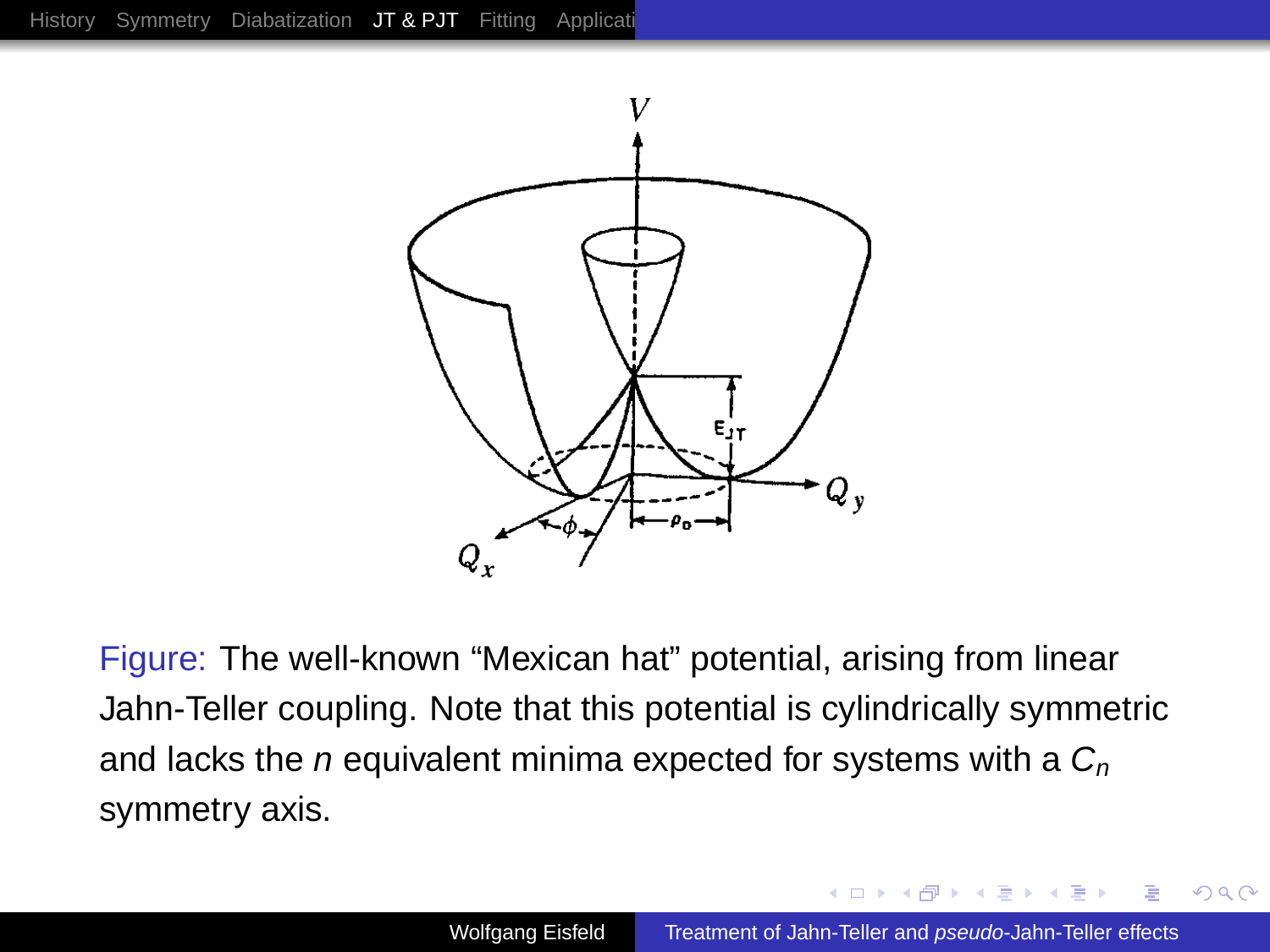#### Definition:

pseudo-Jahn-Teller coupling is the vibronic coupling between a degenerate and a nondegenerate state which is induced by a degenerate mode. pseudo-Jahn-Teller is inter-state while Jahn-Teller is intra-state coupling.

#### Example:  $(A + E) \otimes e$  pseudo-Jahn-Tellereffect

Transform  $x$  and  $y$  into the complex plane according to eq. [\(12\)](#page-12-0).

$$
\boldsymbol{U}^{\dagger}\boldsymbol{\Psi}_{(a12)} = \frac{1}{\sqrt{2}}\begin{pmatrix} \sqrt{2} & 0 & 0 \\ 0 & 1 & i \\ 0 & 1 & -i \end{pmatrix}\begin{pmatrix} \langle \Psi_a | \\ \langle \Psi_1 | \\ \langle \Psi_2 | \end{pmatrix} = \begin{pmatrix} \langle \Psi_a | \\ \langle \Psi_+ | \\ \langle \Psi_- | \end{pmatrix} = \boldsymbol{\Psi}_{(a+-)}.
$$
\n(25)

 $\Omega$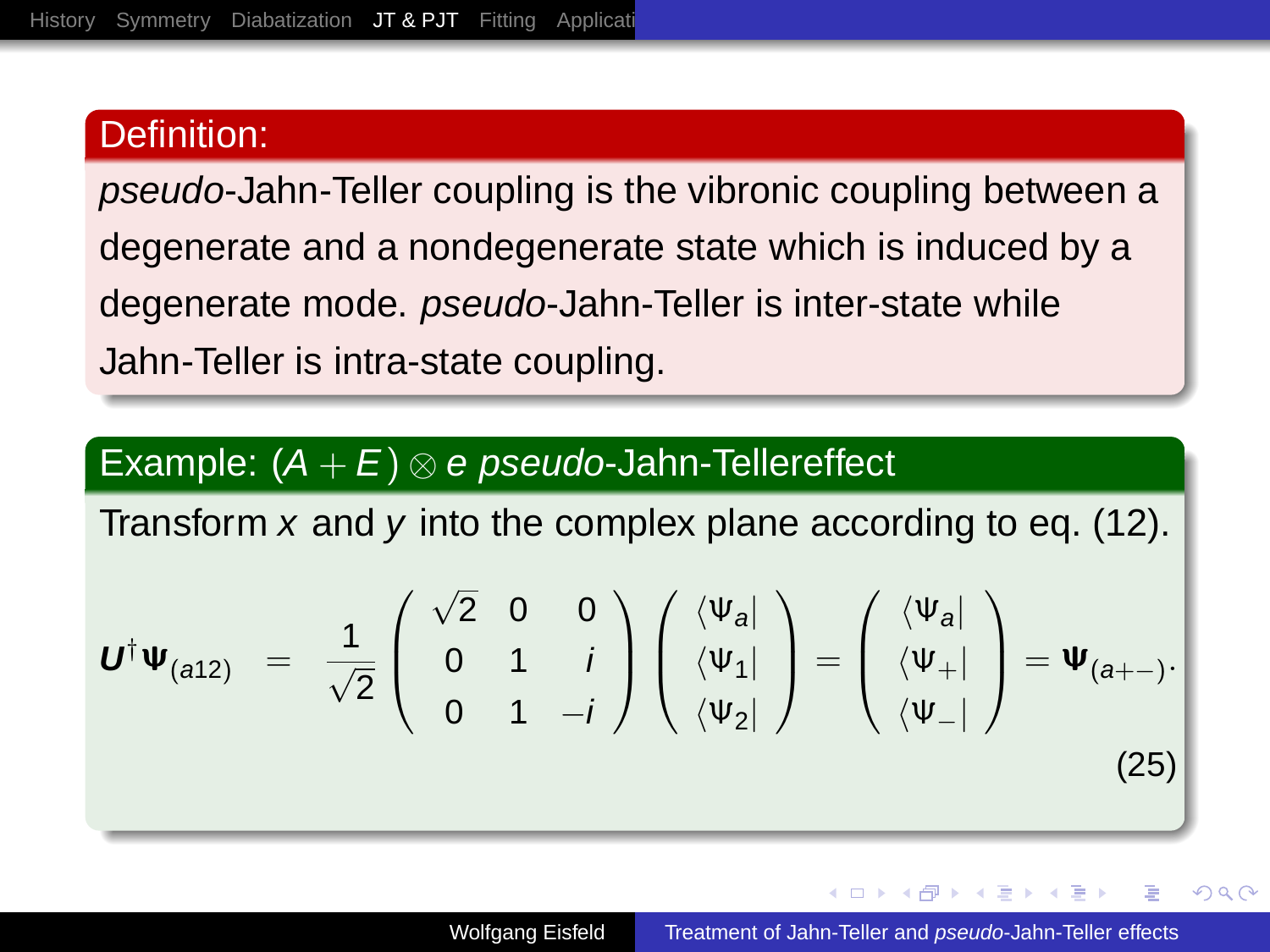Use the spectral representation of the electronic Hamiltonian

$$
\hat{H}_{el} = \Psi^{\dagger}_{(a+-)} H_{(a+-)} \Psi_{(a+-)} = \sum_{i,j} |\Psi_i\rangle H_{ij} \langle \Psi_j| \qquad (i,j = a,+,-)
$$
\n(26)

and expand the matrix elements  $H_{ij} = \langle \Psi_i | \hat{H}_{\textrm{el}} | \Psi_j \rangle$  $(i, j = a, +, -)$  in  $Q_+$  and  $Q_-$ .

$$
\hat{C}_3|\Psi_a\rangle Q^p_+Q^q_-\langle\Psi_+|=1 \cdot e^{(+\rho)2\pi i/3} \cdot e^{(-q)2\pi i/3} \cdot e^{-2\pi i/3} \cdot |\Psi_a\rangle Q^p_+Q^q_-\langle\Psi_+|\tag{27}
$$

$$
\Rightarrow c_{pq}^{(a+)} \neq 0 \qquad \forall \quad (p-q-1) \mod 3 = 0. \tag{28}
$$

Back-transform by

$$
\hat{H}_{el} = \Psi_{(a+-)}^{\dagger} \boldsymbol{U}^{\dagger} \boldsymbol{U} H_{(a+-)} \boldsymbol{U}^{\dagger} \boldsymbol{U} \Psi_{(a+-)} = \Psi_{(a12)}^{\dagger} \mathcal{H} \Psi_{(a12)}.
$$
 (29)

K ロ ⊁ K 何 ≯ K ヨ ⊁ K ヨ ⊁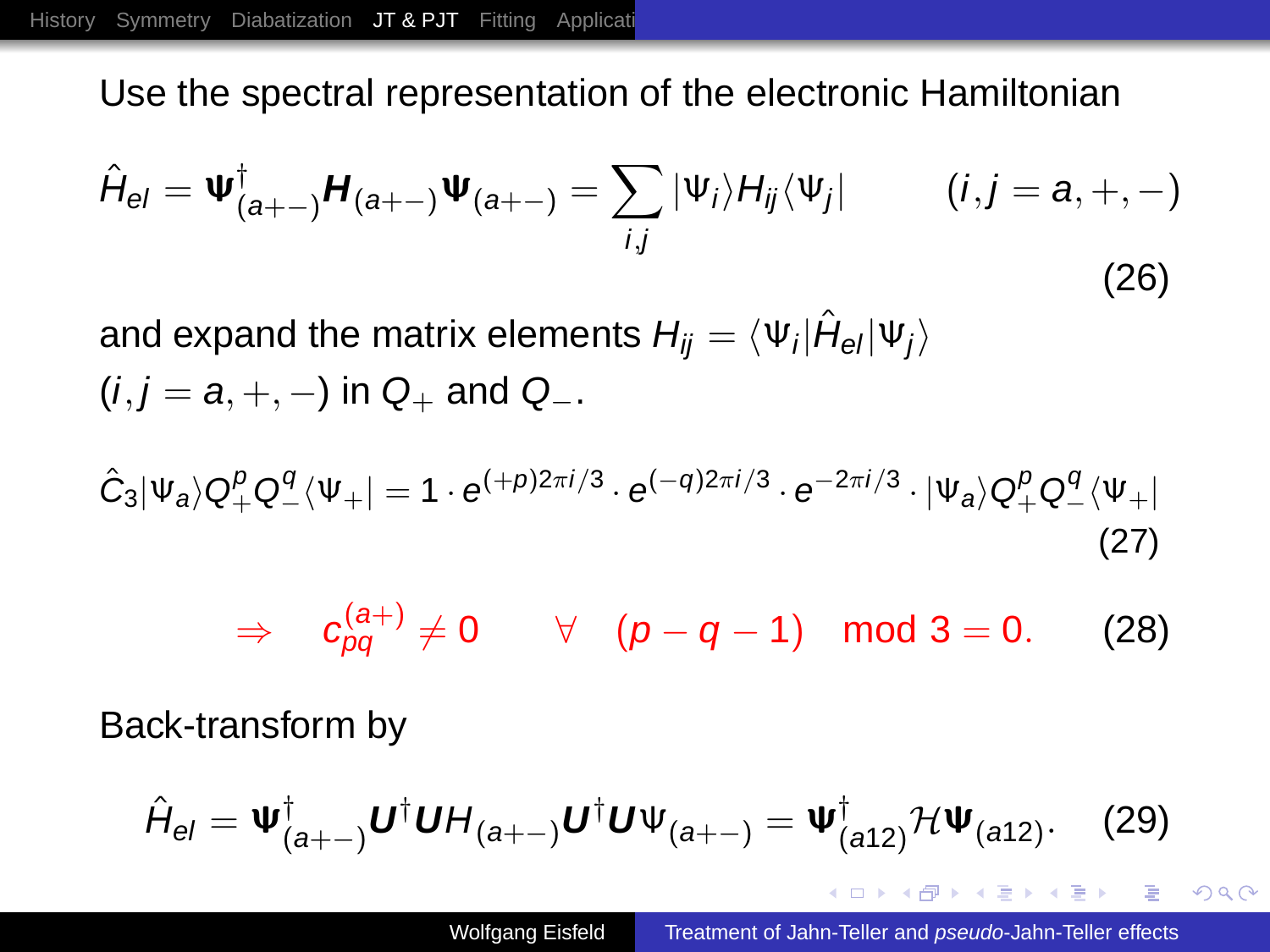We obtain exactly the same  $\mathcal{V}^{(n)},$   $\mathcal{W}^{(n)},$  and  $\mathcal{Z}^{(n)}$  functions as for JT. The fully coupled JT and PJT problem is expressed by the factorized expansion



ă,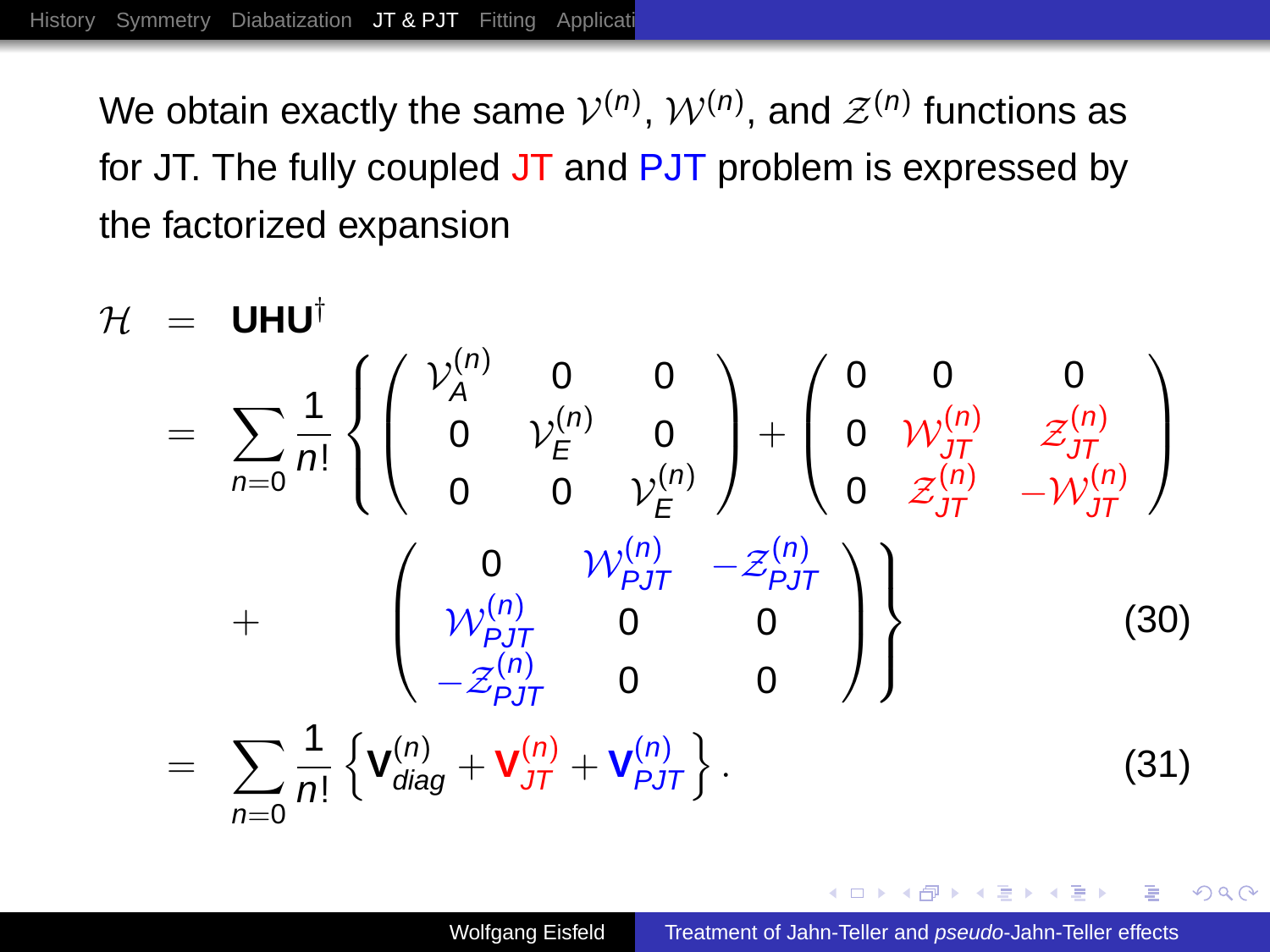Non-degenerate coordinates can be added as functions  $A^{(n)}$ with

$$
\widehat{C}_m \mathcal{A}^{(n)} = 1 \cdot \mathcal{A}^{(n)} \qquad (m > 2). \tag{32}
$$

These terms can be multiplied with the V, W, and  $\mathcal Z$  terms and added to the diagonal.

For inter-state couplings between two degenerate states, the  $A$ terms become coupling functions.

K 御 ▶ K ヨ ▶ K ヨ ▶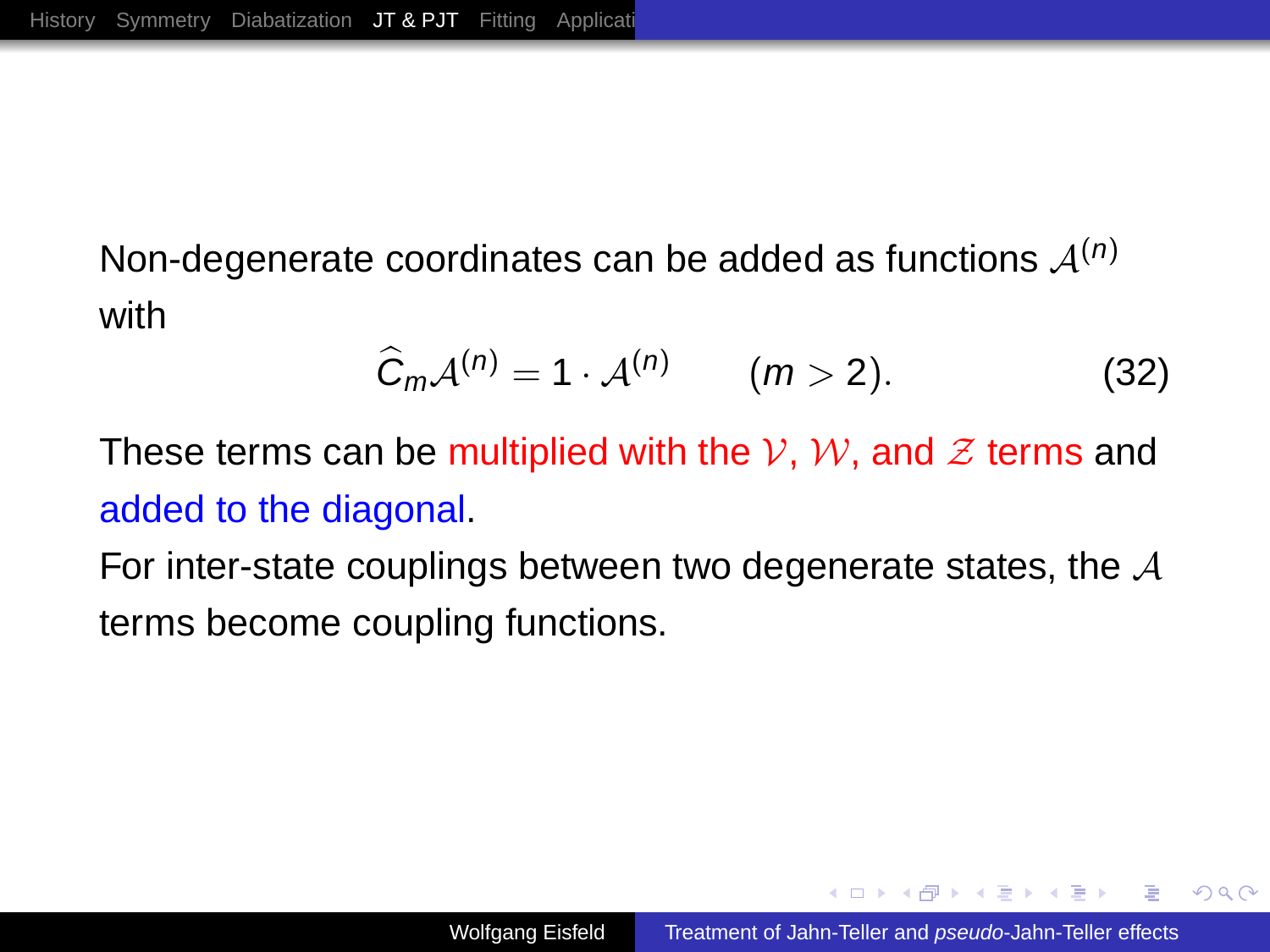$$
\mathcal{H} = \sum_{n} \sum_{m} \frac{1}{n!m!} \begin{pmatrix} \mathcal{V}_{1}^{(n)} + \mathcal{A}_{1}^{(m)} & 0 & 0 & 0 \\ 0 & \mathcal{V}_{1}^{(n)} + \mathcal{A}_{1}^{(m)} & 0 & 0 \\ 0 & 0 & \mathcal{V}_{2}^{(n)} + \mathcal{A}_{2}^{(m)} & 0 \\ 0 & 0 & 0 & \mathcal{V}_{2}^{(n)} + \mathcal{A}_{2}^{(m)} \end{pmatrix} + \begin{pmatrix} \mathcal{W}_{1}^{(n)} & \mathcal{Z}_{1}^{(n)} & 0 & 0 \\ \mathcal{Z}_{1}^{(n)} & -\mathcal{W}_{1}^{(n)} & 0 & 0 & 0 \\ 0 & 0 & \mathcal{W}_{2}^{(n)} & \mathcal{Z}_{2}^{(n)} \\ 0 & 0 & \mathcal{Z}_{2}^{(n)} & -\mathcal{W}_{2}^{(n)} \end{pmatrix} + \begin{pmatrix} 0 & 0 & \mathcal{W}_{1}^{(n)} & \mathcal{Z}_{1}^{(n)} \\ 0 & 0 & \mathcal{Z}_{1}^{(n)} & -\mathcal{W}_{2}^{(n)} \\ \mathcal{W}_{12}^{(n)} & \mathcal{Z}_{12}^{(n)} & 0 & 0 \\ \mathcal{Z}_{12}^{(n)} & -\mathcal{W}_{12}^{(n)} & 0 & 0 \\ \mathcal{Z}_{12}^{(n)} & -\mathcal{W}_{12}^{(n)} & 0 & 0 & \mathcal{A}_{12}^{(m)} + \mathcal{V}_{12}^{(n)} \\ 0 & 0 & 0 & \mathcal{A}_{12}^{(m)} + \mathcal{V}_{12}^{(n)} & 0 \\ \mathcal{A}_{12}^{(m)} + \mathcal{V}_{12}^{(n)} & 0 & 0 & 0 \end{pmatrix} \tag{33}
$$

Wolfgang Eisfeld [Treatment of Jahn-Teller and](#page-0-0) pseudo-Jahn-Teller effects

K ロ > K 御 > K ミ > K ミ > 「ミ → の Q (V)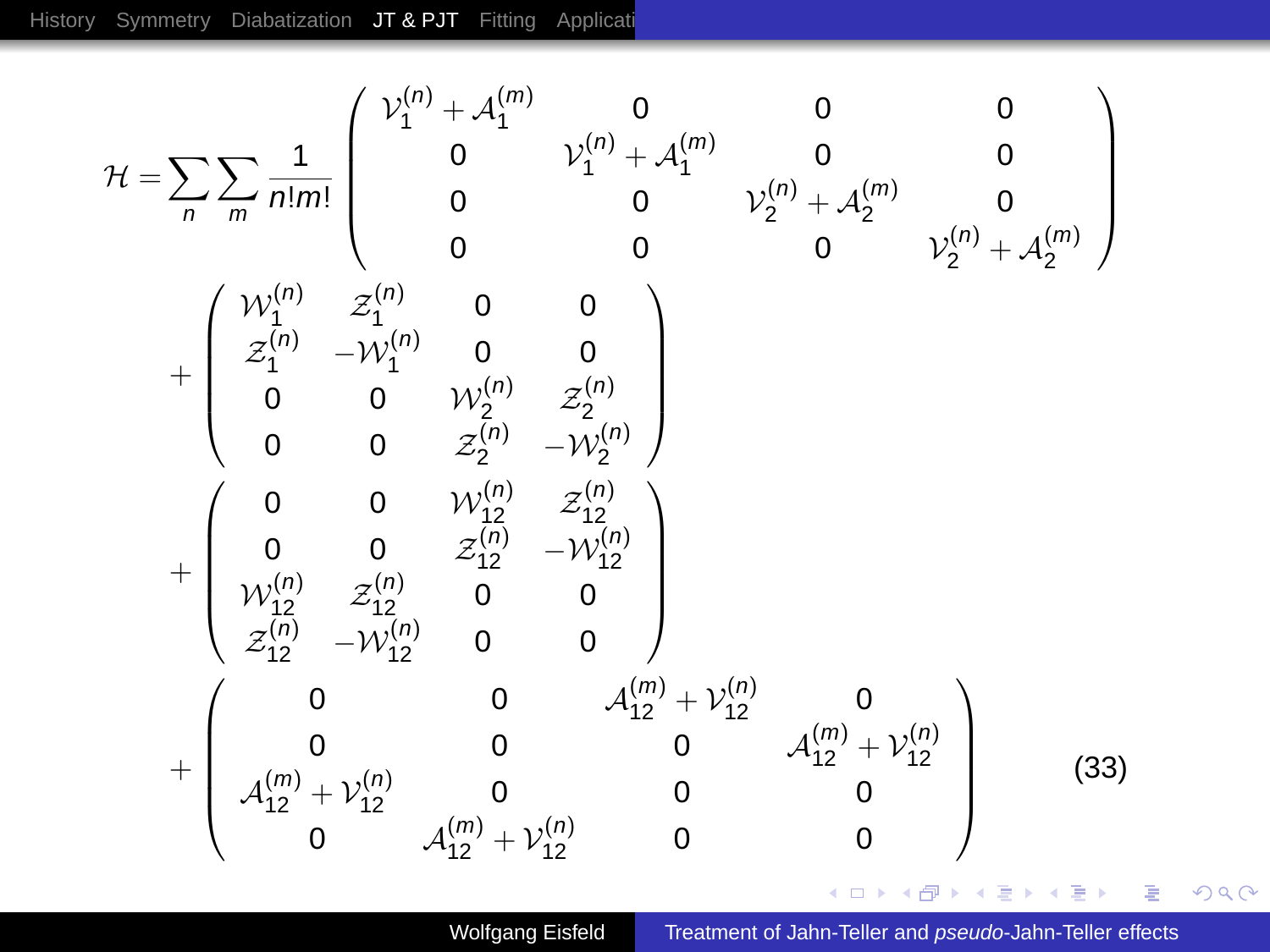## The black magic of fitting Hamiltonian parameters

## • Select model potential

- Minimal models (e. g. linear vibronic coupling) and minimal fits for standard vibronic coupling spectra (large molecules, ultra-short dynamics)
- Refined models for nonadiabatic dynamics studies (e. g. internal conversion): Higher-order, mode-mode couplings, PESs over extended regions.
- Choice of coordinates: Cartesian or curvilinear normal modes, symmetry coordinates, symmetrized Morse coordinates, etc.
- **Accurate** ab initio calculations of the PES along all required coordinates.

<span id="page-26-0"></span>K ロ ⊁ K 何 ≯ K ヨ ⊁ K ヨ ⊁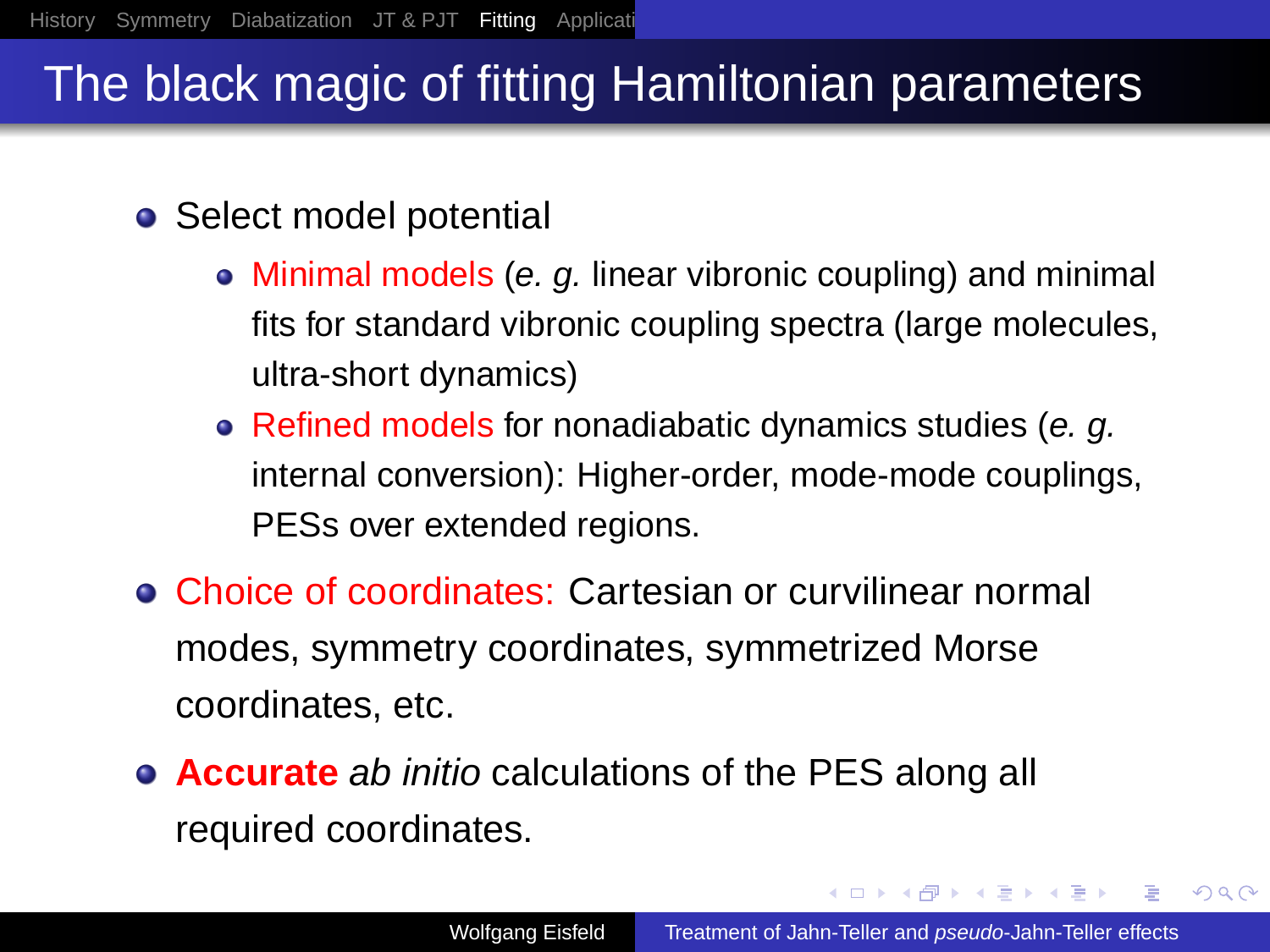- Fit eigenvalues of diabatic matrix with respect to adiabatic ab initio energies. For matrices larger than  $2 \times 2$  this requires a **nonlinear optimization** of the parameters in the potential matrix.
- Always fit x and y components simultaneously. Otherwise, the potential along the left out coordinate may be reproduced very badly (unless the applied model is nearly perfect).
- Inter-state couplings (*e. g. pseudo*-Jahn-Teller) are obtained from the deviations of the true data points from the assumed diagonal potentials; intra-state couplings (e. g. Jahn-Teller) show up on the diagonal as well.

K ロ ⊁ K 伊 ⊁ K ヨ ⊁ K ヨ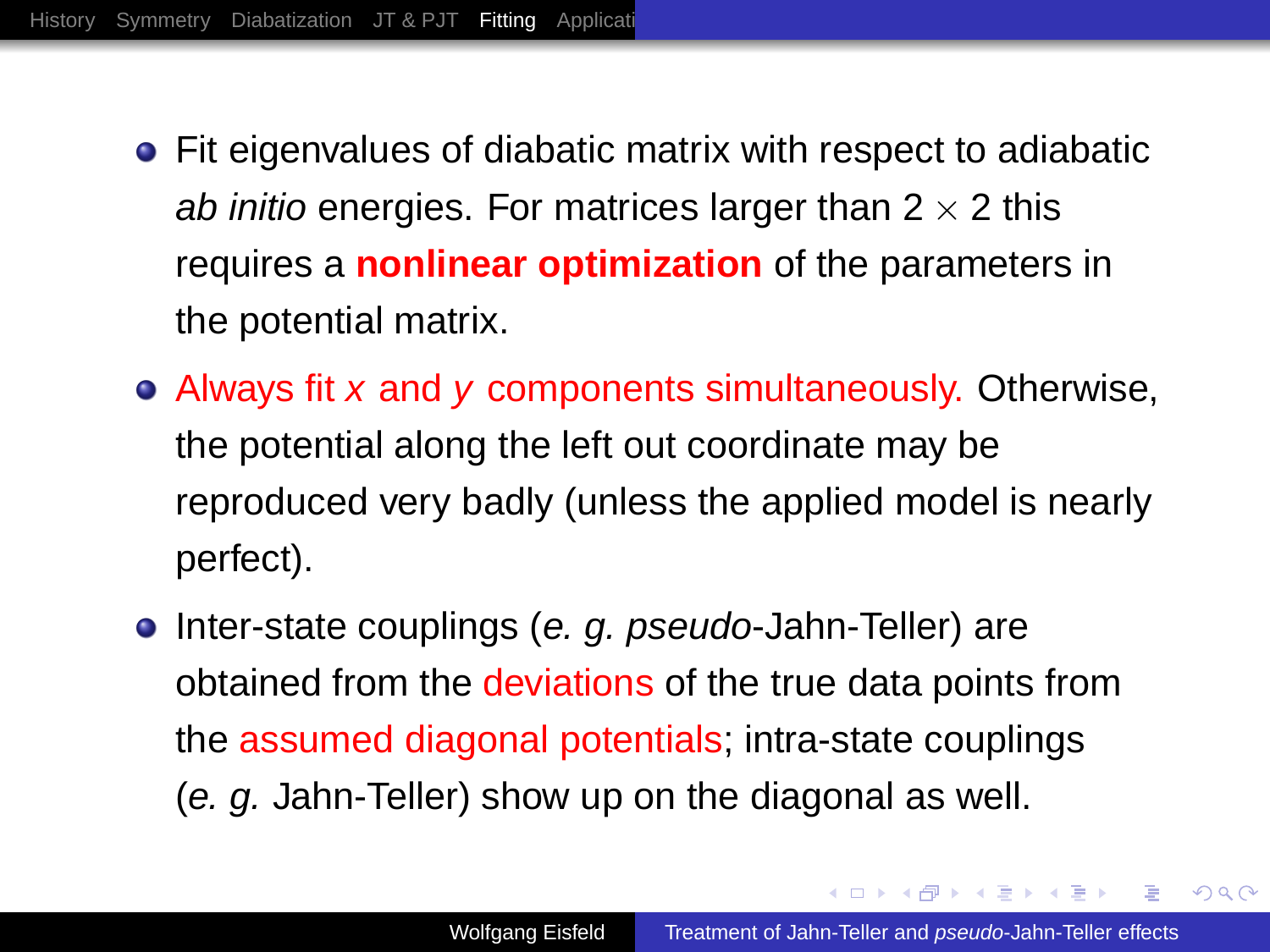## **Fitting strategy:**

- Build up the fit step by step.
- Separate modes.
- Start with low coupling orders.
- Increase coupling orders.
- **•** Freeze parameters and fit mode-mode couplings or inter-state couplings (e. g. pseudo-Jahn-Teller).
- **•** Finally, unfreeze and get fully coupled results.

4 ଲ ⊧ **ALCOHOL:**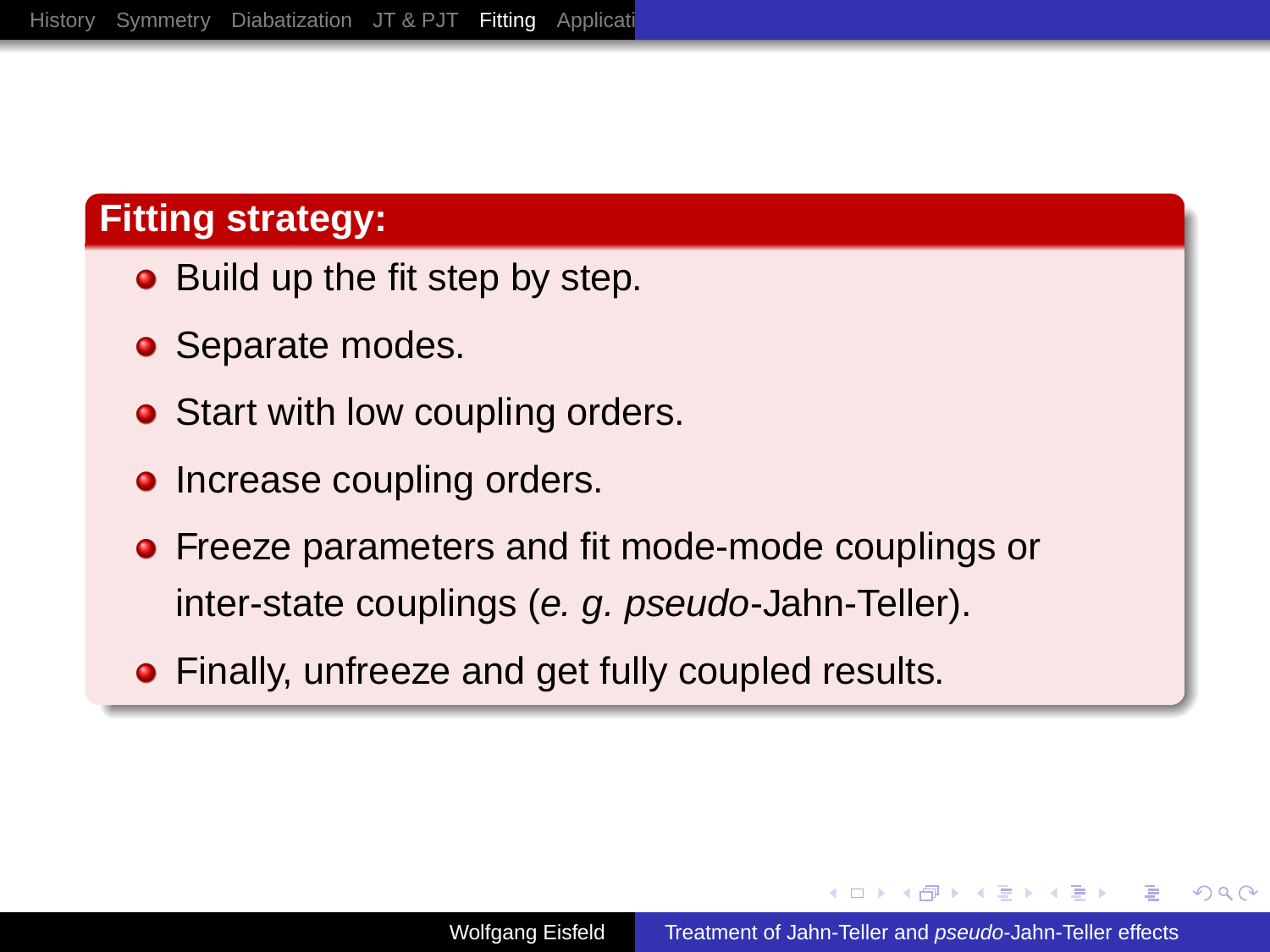## Application to photoionization dynamics of  $NH<sub>3</sub>$

- photoelectron spectrum of  $NH<sub>3</sub>$  shows two bands
- ground state band shows a well resolved, regular progression
- exited state band is completely diffuse and congested
- no fluorescence from upper state
- ionic ground state has planar equilibrium geometry
- state symmetries are  ${}^2A_2^{\prime\prime}$  and  ${}^2E^\prime$  in  $D_{3h}$  and  ${}^2A_1$  and  ${}^2E$  in  $C_{3v}$
- $\bullet \Rightarrow$  pseudo-Jahn-Teller coupling only possible for pyramidal geometries!

イロメ イ押 メイヨメ イヨメ

<span id="page-29-0"></span>÷.  $2Q$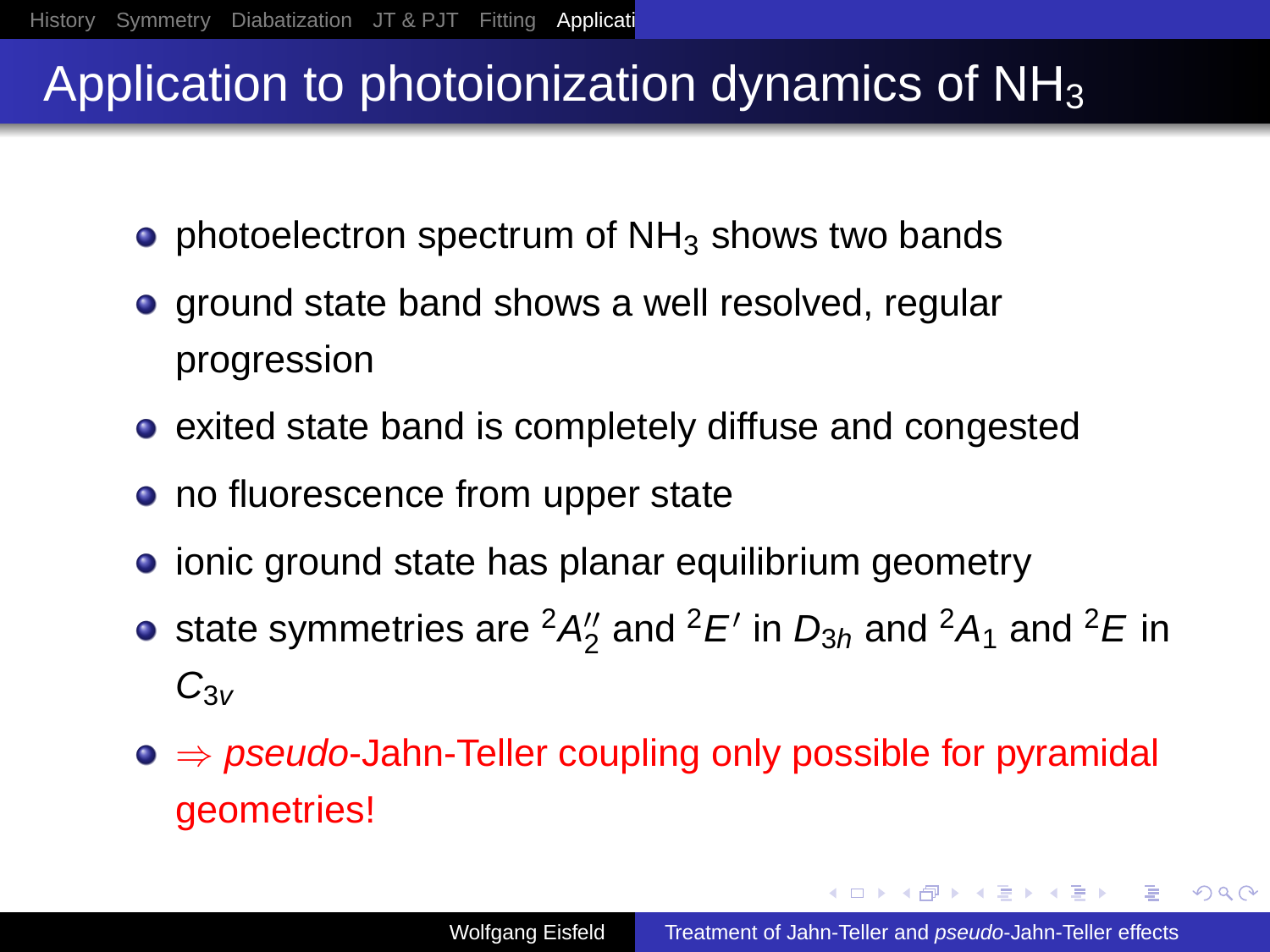### Coordinates:

$$
S_1 = 3^{-1/2}(\Delta R_1 + \Delta R_2 + \Delta R_3)
$$
sym. stretching (34)  
\n
$$
S_2 = \Delta \beta
$$
umbrella (35)  
\n
$$
S_3 = 6^{-1/2}(2\Delta R_1 - \Delta R_2 - \Delta R_3)
$$
  $e'_x$  stretching (36)  
\n
$$
S_4 = 2^{-1/2}(\Delta R_2 - \Delta R_3)
$$
  $e'_y$  stretching (37)  
\n
$$
S_5 = 6^{-1/2}(2\Delta \alpha_1 - \Delta \alpha_2 - \Delta \alpha_3)
$$
  $e'_x$  bending (38)  
\n
$$
S_6 = 2^{-1/2}(\Delta \alpha_2 - \Delta \alpha_3)
$$
  $e'_y$  bending (39)

The potential matrix can be factorized into several contributions according to

$$
\mathbf{V} = \mathbf{V}^{(S_1)} + \mathbf{V}^{(S_2)} + \mathbf{V}^{diag} + \mathbf{V}^{JT} + \mathbf{V}^{PJT}.
$$
 (40)

**≮ロト ⊀ 何 ト ⊀ ヨ ト ⊀ ヨ ト** 

 $299$ 

ă,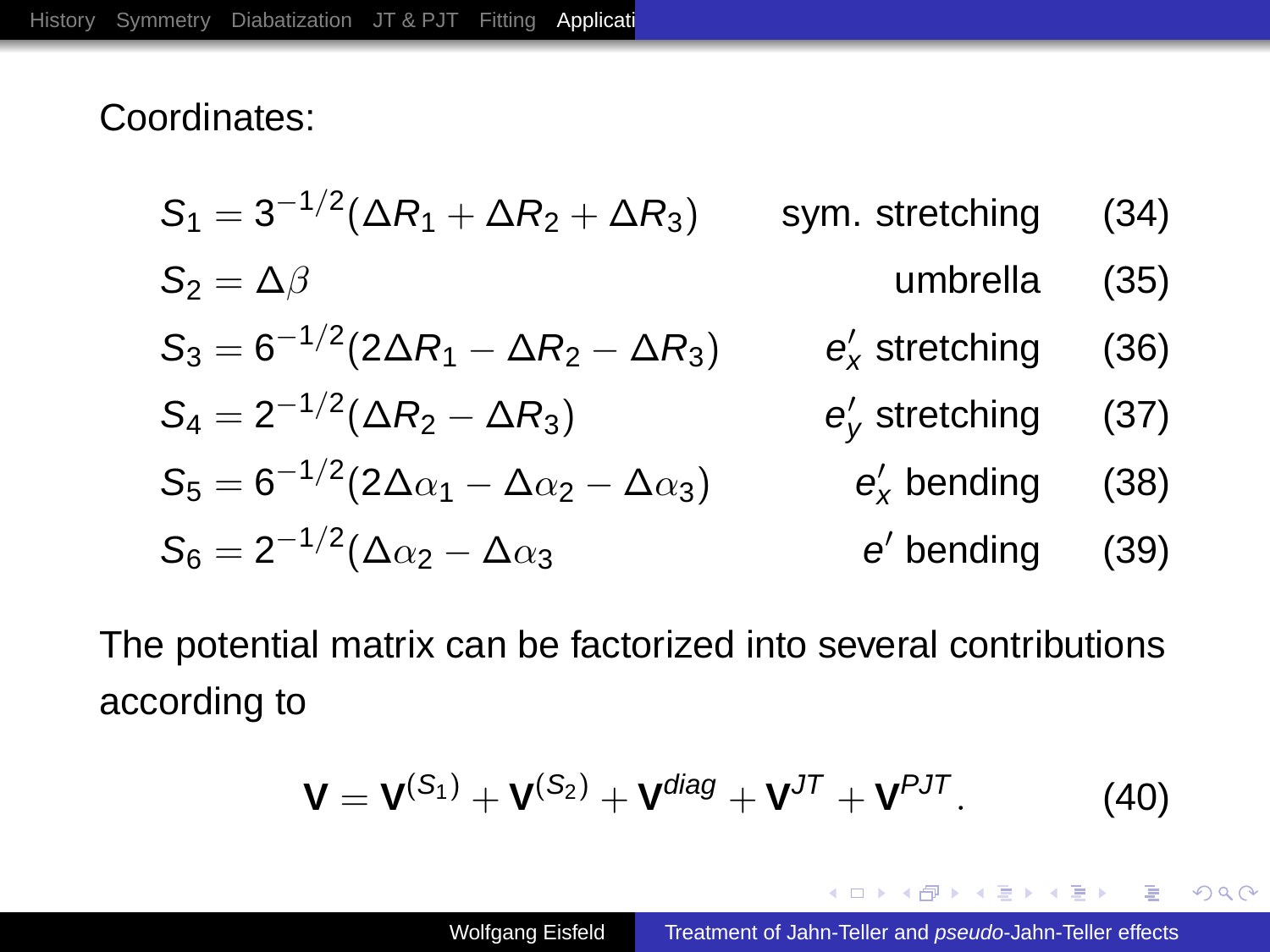The potentials along  $\mathcal{S}_1$  are given by the diagonal matrix  $\mathbf{V}^{(\mathcal{S}_1)}$ with elements  ${\mathbf V}^{({\mathcal S}_1)}$   $(j = {\mathcal A}, {\mathcal E})$ 

$$
V_j^{(S_1)} = D_j^{(2)} \{1 - \exp[-\alpha_j(r_j - S_1)]\}^2
$$
  
+ 
$$
D_j^{(3)} \{1 - \exp[-\alpha_j(r_j - S_1)]\}^3
$$
  
- 
$$
D_j^{(2)} \{1 - \exp[-\alpha_j r_j]\}^2 - D_j^{(3)} \{1 - \exp[-\alpha_j r_j]\}^2
$$

The potentials along the umbrella coordinate  $S_2$  are approximated by the power series

$$
\mathbf{V}^{(S_2)} = \sum_{n=1}^{\infty} \frac{1}{(2n)!} \begin{pmatrix} u_A^{(n)} & 0 & 0 \\ 0 & u_E^{(n)} & 0 \\ 0 & 0 & u_E^{(n)} \end{pmatrix} S_2^{2n}.
$$
 (42)

イロメ イ押 メイヨメ イヨメ

È.  $2Q$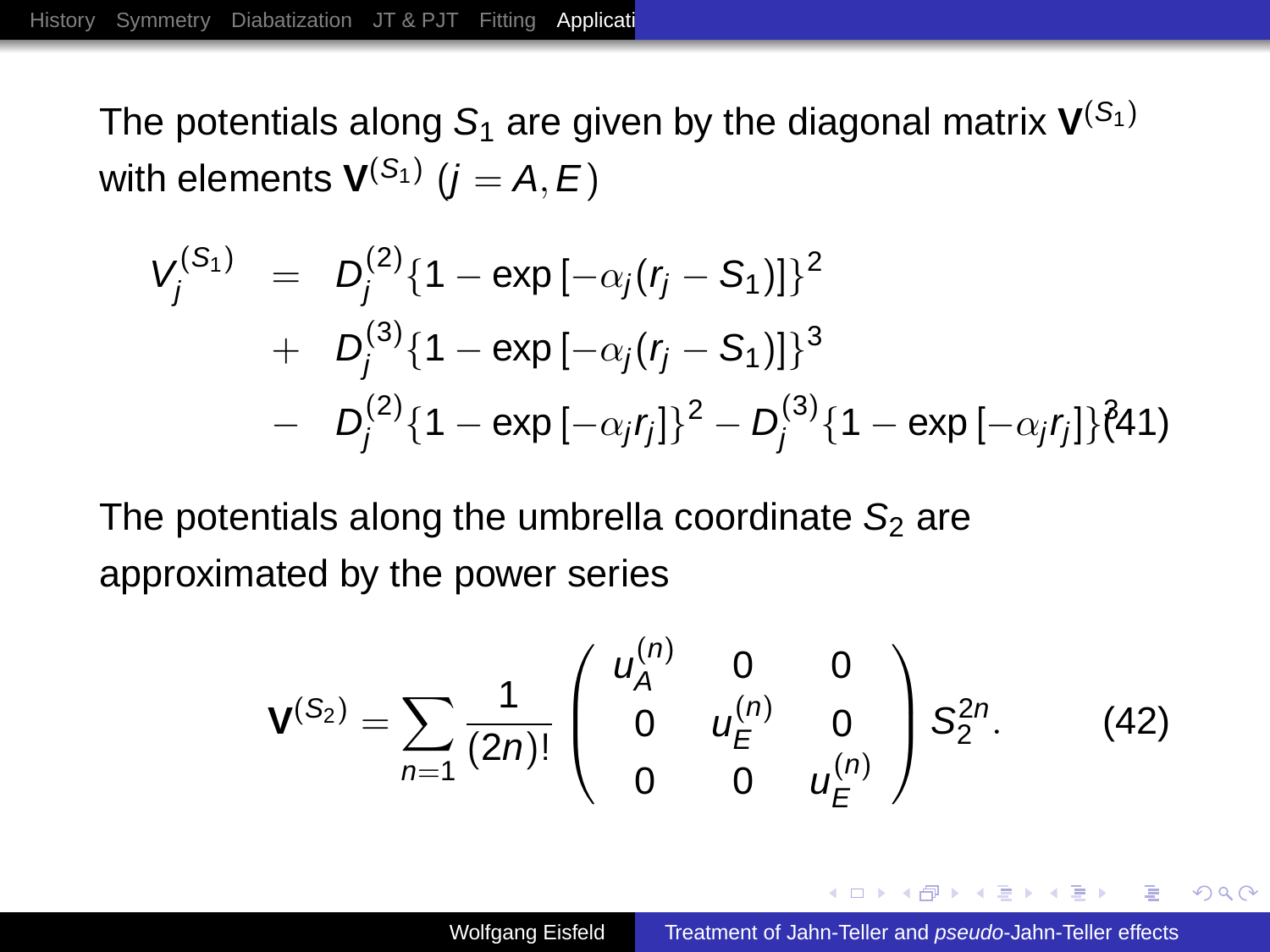## The uncoupled diagonal contribution of the e modes is expressed by the matrix

$$
\mathbf{V}^{diag} = \begin{pmatrix} V_A^{diag} & 0 & 0 \\ 0 & V_E^{diag} & 0 \\ 0 & 0 & V_E^{diag} \end{pmatrix},
$$
 (43)

with the diagonal elements expanded as

$$
V_j^{diag} = \sum_{n=0} \frac{1}{n!} \mathcal{V}_j^{(n)}(S_3, S_4) + \sum_{n=0} \frac{1}{n!} \mathcal{V}_j^{(n)}(S_5, S_6) \qquad (j = A, E).
$$
\n(44)

イロメ イ何 メイヨメ イヨメ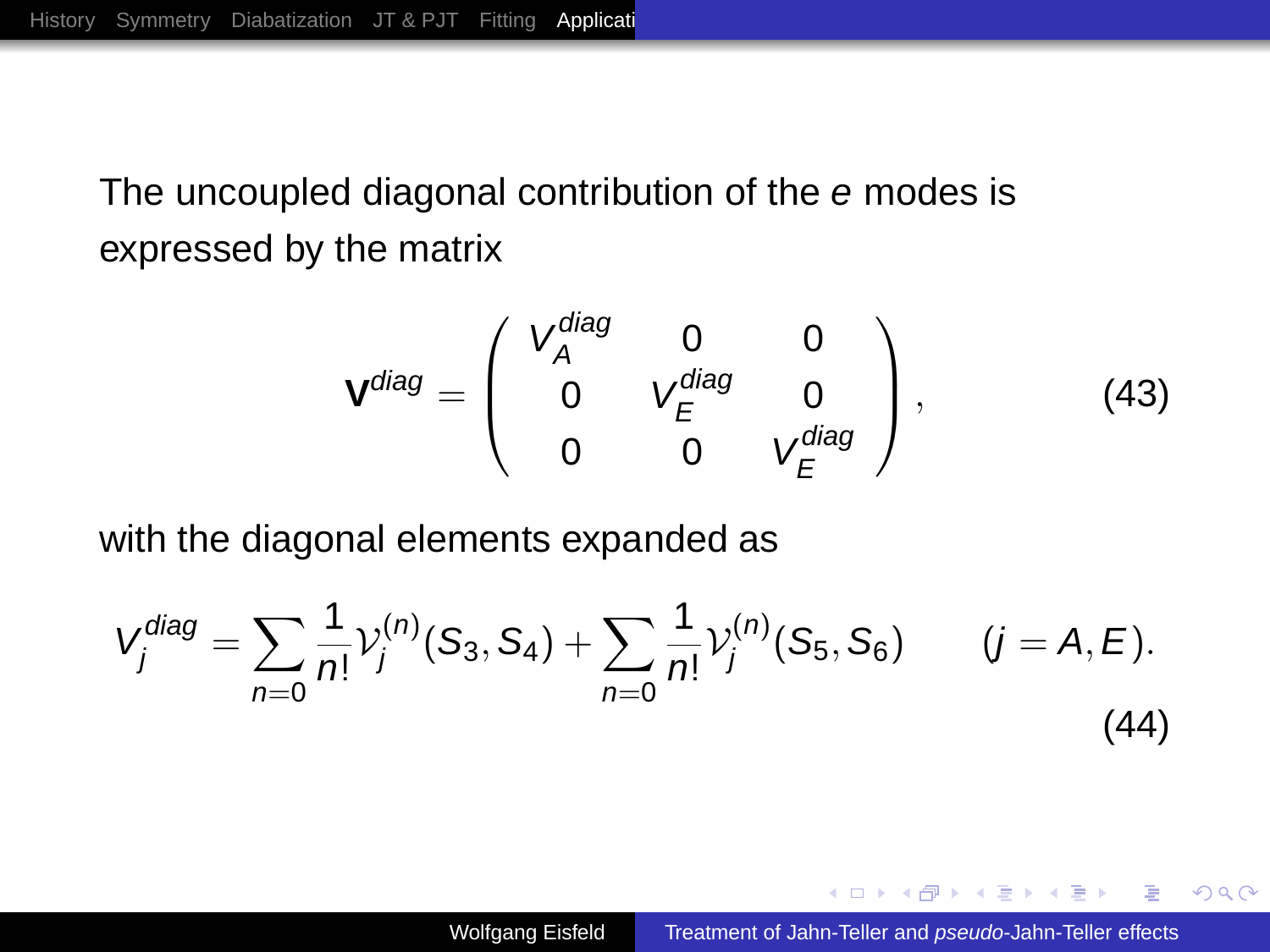The contribution by JT coupling is given by

$$
\mathbf{V}^{JT} = \sum_{j=3,5} \sum_{n=1} \frac{1}{n!} \begin{pmatrix} 0 & 0 & 0 \\ 0 & \mathcal{W}^{(n)}_{JT}(S_j, S_{j+1}) & \mathcal{Z}^{(n)}_{JT}(S_j, S_{j+1}) \\ 0 & \mathcal{Z}^{(n)}_{JT}(S_j, S_{j+1}) & -\mathcal{W}^{(n)}_{JT}(S_j, S_{j+1}) \end{pmatrix},
$$
\n(45)

and the coupling due to the PJT effect reads as

$$
\mathbf{V}^{PJT} = \mathbf{S}_2 \sum_{j=3,5} \sum_{n=1}^{\infty} \frac{1}{n!}
$$
(46)  

$$
\begin{pmatrix} 0 & \mathcal{W}_{PJT}^{(n)}(S_j, S_{j+1}) & -\mathcal{Z}_{PJT}^{(n)}(S_j, S_{j+1}) \\ \mathcal{W}_{PJT}^{(n)}(S_j, S_{j+1}) & 0 & 0 \\ -\mathcal{Z}_{PJT}^{(n)}(S_j, S_{j+1}) & 0 & 0 \end{pmatrix}.
$$

The PJT matrix is multiplied by  $S_2$  ( $S_2 = 0$ : planar config.).

 $\mathbf{y} \rightarrow \mathbf{z}$ 

<span id="page-33-0"></span> $2990$ 重。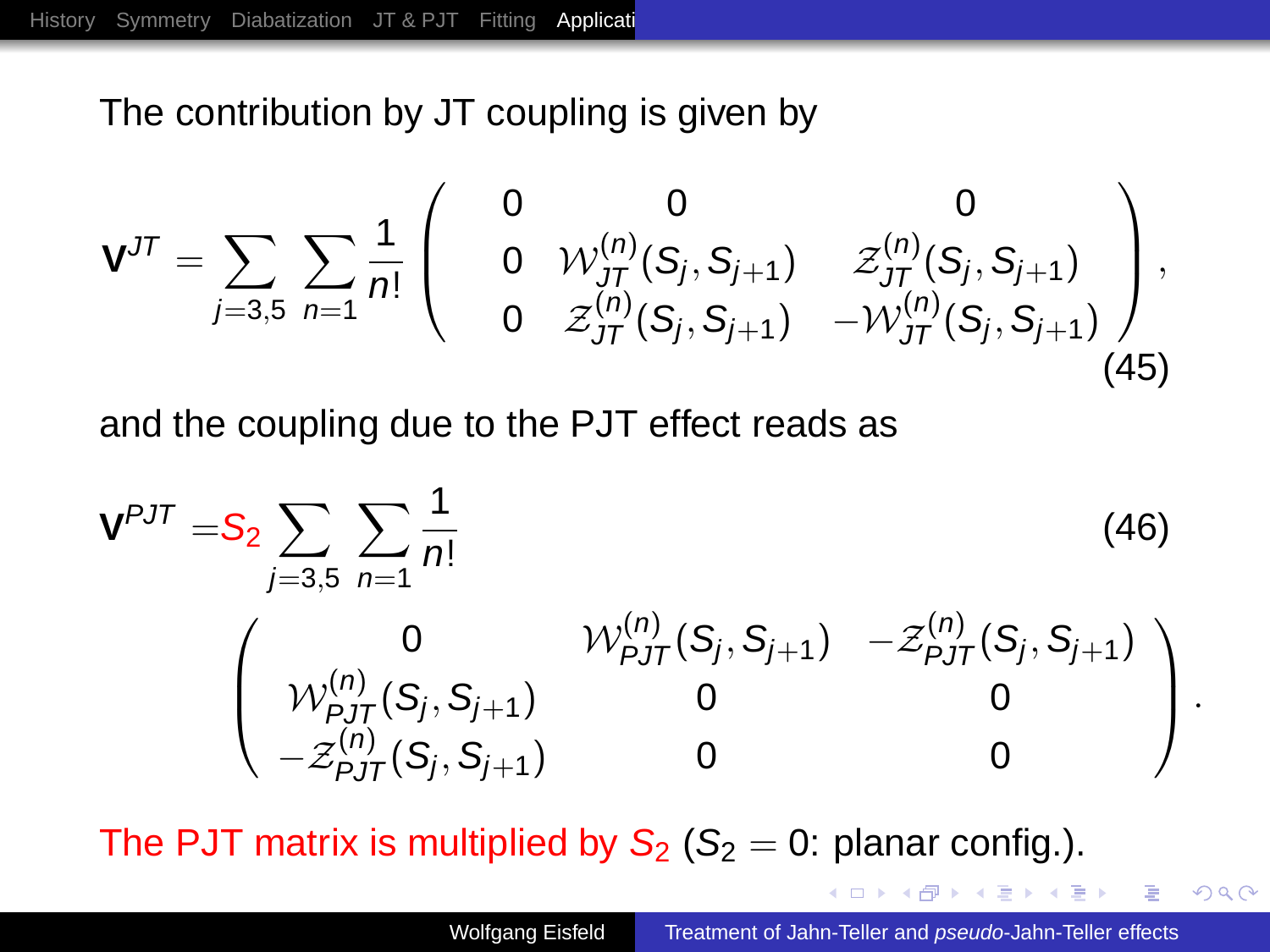

Figure: Adiabatic (solid) and diabatic (dashed) energies along  $S_5$  (a) and combined  $S_5$ ,  $S_6$  (b) at pyramidal geometr[y.](#page-33-0)

 $\Box$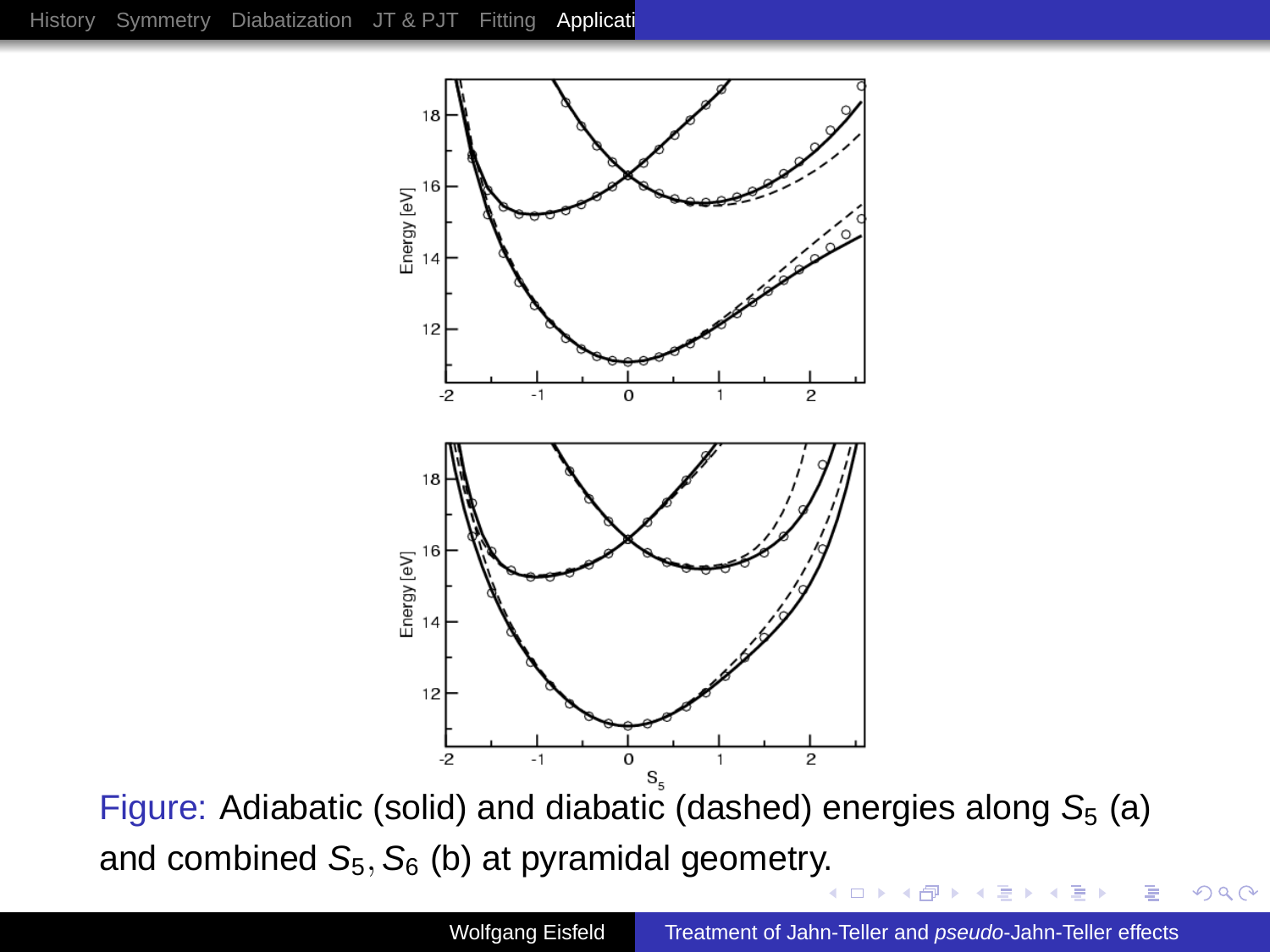

Figure: First band of the photoelectron spectrum of  $NH<sub>3</sub>$ : experimental spectrum (top panel) and present result (bottom panel).

4 0 8

一句 ×  $290$ 

ă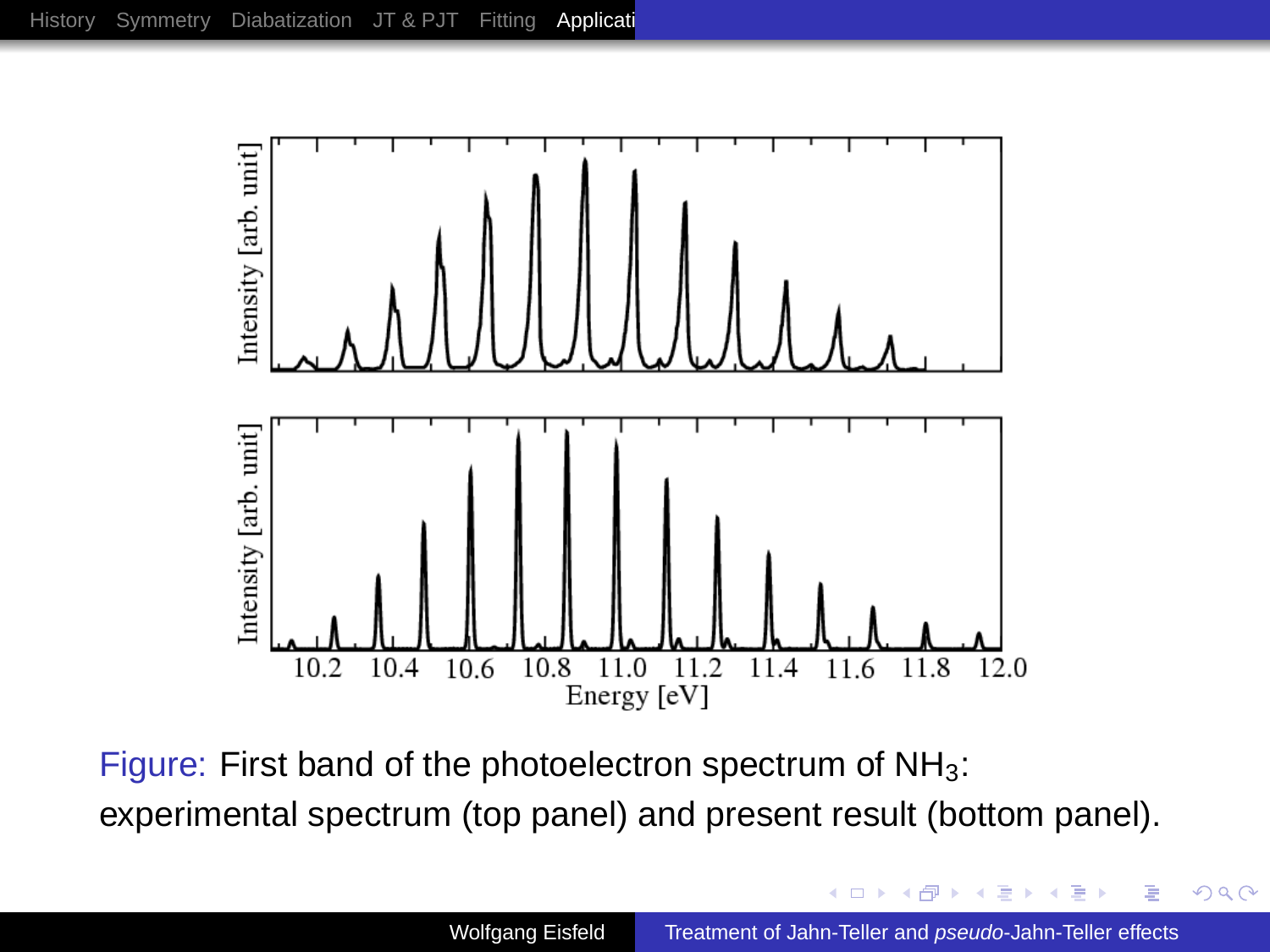

Figure: Second band of the photoelectron spectrum of NH<sub>3</sub>: experimental spectrum (top panel) and present result (bottom panel).

4 0 8  $\leftarrow$ ×  $2Q$ 

ă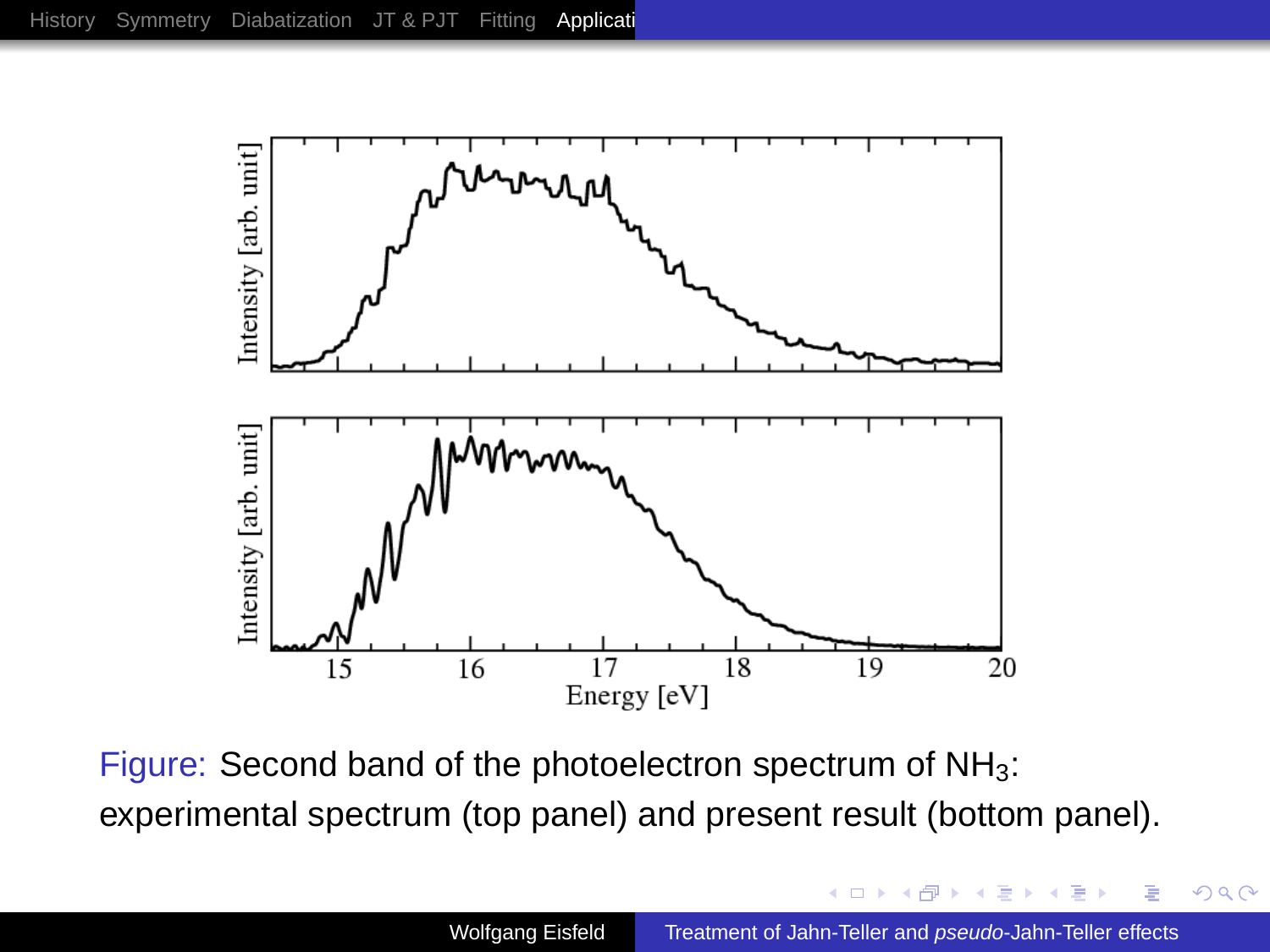The evolution of the adiabatic ground state population after ionization to the excited state presented up to 100 fs.



Figure: Adiabatic electronic population of the ground state of  $NH_3^+$ after excitation into one of the diabatic excited state, as a function of time in fs.